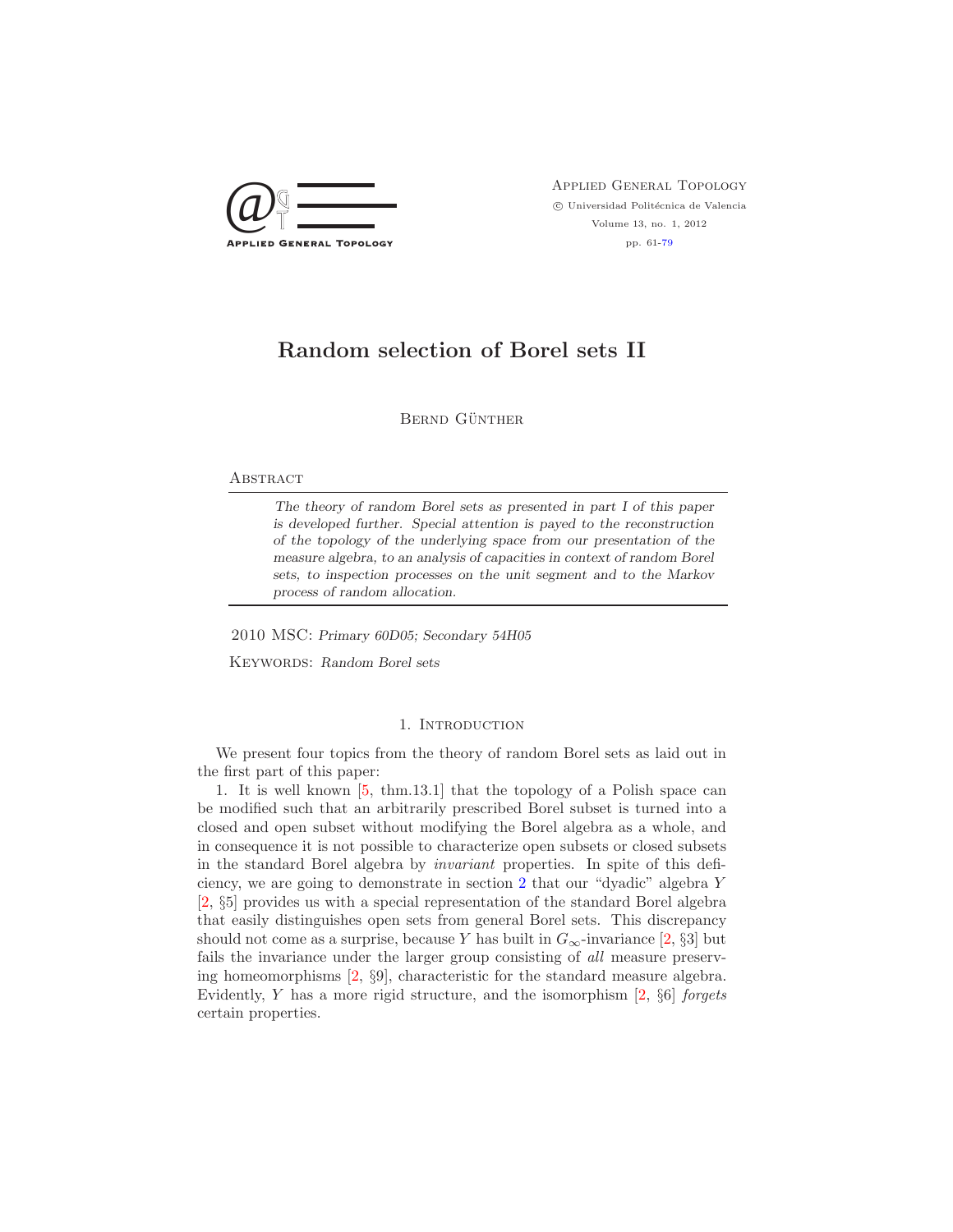62 B. Günther

2. In section [3](#page-3-0) we investigate the possibility to apply Choquet capacities in context of random Borel sets in a manner similar to the closed case. This turns out to be infeasible. However, a simple description of random Borel sets in terms of stochastic processes can be given, leading to an elegant and abstract characterization. For practical and numerical purposes the "dyadic algebra" is superior, as will be seen for instance in section [5.](#page-11-0)

3. In [\[8\]](#page-18-3) Straka and Stěpán used inspection processes to deal with random Borel sets on the unit segment, but they seem to have overlooked the fact that not every inspection process corresponds to a random set. The problem will be dealt with in section [4.](#page-8-0)

4. The combinatorial concept of random allocation describes the probabilistic allotment of objects to certain places and the observation of the time evolution of their distribution  $[6]$ . In each round one may allocate a single object, or a fixed finite number of objects, or an infinite set. An example for the second case consists of the numbered lots drawn in each round in a lottery drawing, where one may observe which numbers appeared at least once after r rounds. Thus in the *i*-th run we select a finite random set  $B_i$  consisting of the numbers drawn, and observe the growth of the accumulated set  $C_r := \bigcup_{i=1}^r B_i$ <br>over the Markov time r. If the lottery is fair, the random variable B, assumes over the Markov time r. If the lottery is fair, the random variable  $B_i$  assumes each set containing the correct number of elements with equal probability. In more general examples, one may relax the assumption that the sets  $B_i$  have a predetermined size but still require all sets of the same size to have the same probability.

We may play the same game using infinite sets for  $B_i$ , in our case Borel sets. Having equal probability for all sets of the same measure would require location independence of the distribution of  $B_i$ , but we know from [\[2,](#page-18-2) §9] that the best we can achieve is  $G_{\infty}$ -invariance. In section [5](#page-11-0) we compute expected value and second moment of the size of the accumulated sets  $C_r$  in a numerically feasible way.

This paper uses the same terms and notations as part I; in particular  $X$  denotes a compact metric space carrying a non atomic measure  $\mu$  with  $\text{Supp}(\mu) =$  $X: Y(\mu)$  denotes the Borel algebra of  $\mu$ -measurable sets, identifying two sets if they differ only in a 0-set. Y denotes the "coordinate representation" of  $Y(\mu)$ introduced in [\[2,](#page-18-2) §5].

## 2. Reconstruction of the topology

<span id="page-1-0"></span>The isomorphism between the algebras Y and  $Y(\mu)$  was proved using resolutions of either of two species, labelled type I and type II [\[2,](#page-18-2) Def.4.4], and it was already observed that the type I resolutions establish a close link between measure and topology. This is illustrated by the following proposition:

**Proposition 2.1.** *If a type I resolution is used for the isomorphism theorem* [\[2,](#page-18-2) Thm.6.1]*, then:*

*i)* The Borel set corresponding to a sequence  $(x_{nm})$  can be chosen as open *if*  $\sum_{m=1}^{\infty} a_m x_{m} = \sum_{m=1}^{\infty} a_m x_{m} = \sum_{m=1}^{\infty} a_m x_{m} = \sum_{m=1}^{\infty} a_m x_{m}$ *and only if*  $x_{nm} = \sup_{N \geq n} 2^{n-N} \# \{ k : 2^{N-n} m \leq k < 2^{N-n+1}, x_{Nk} = 1 \}$  for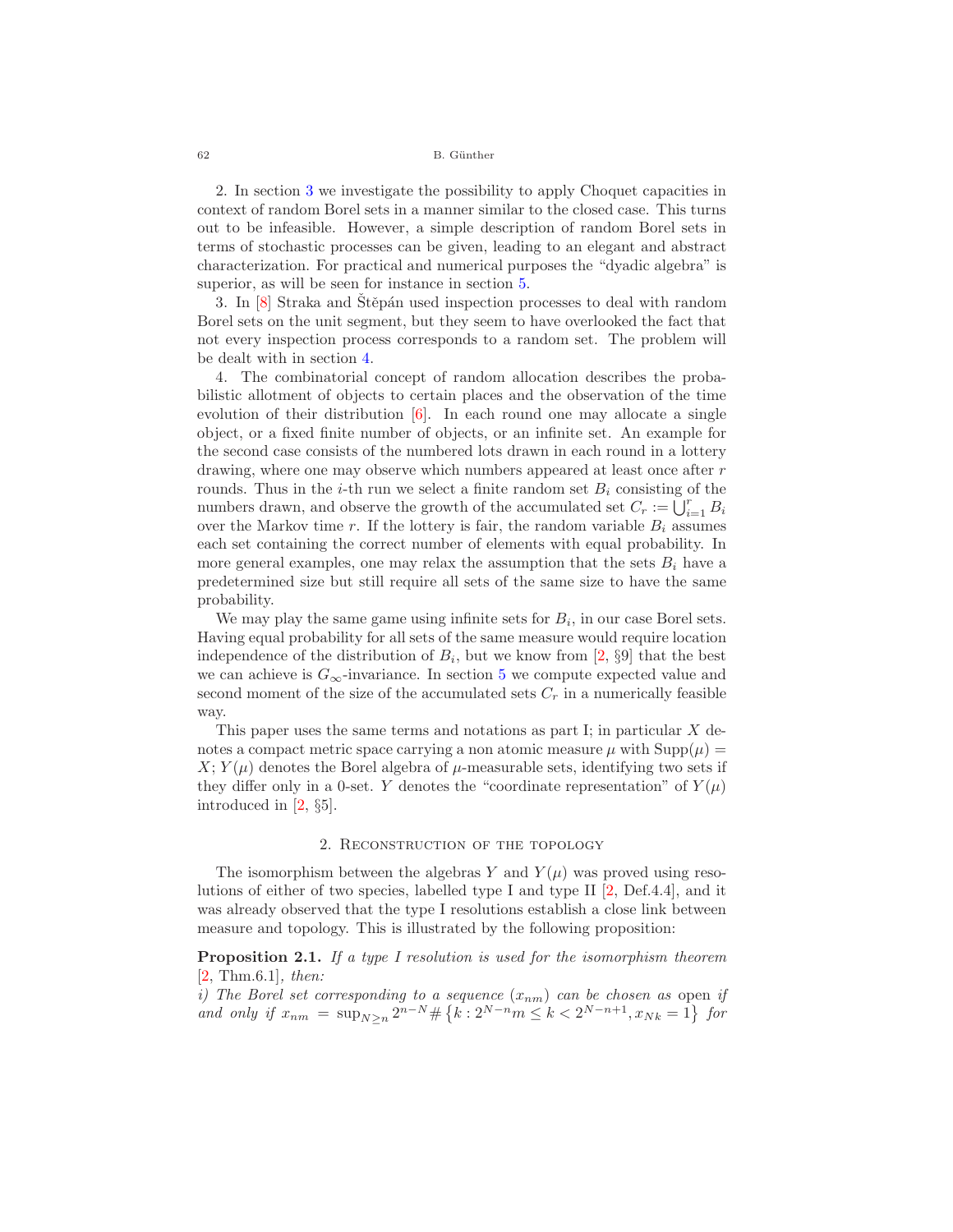*all* n, m*.*

*ii)* The Borel set corresponding to a sequence  $(x_{nm})$  can be chosen as closed<br>if and only if  $x_{nm} = \frac{m-N}{L}$  if  $h \cdot 2^{N-n}$  is  $k \le 2^{N-n+1}$   $x \to 0$  for *if and only if*  $x_{nm} = \inf_{N \geq n} 2^{n-N} \# \{k : 2^{N-n}m \leq k < 2^{N-n+1}, x_{Nk} > 0\}$  for *all* n, m*.*

*iii) A Borel set is Jordan measurable (i.e. its boundary is a* 0*-set* [\[3,](#page-18-5) Ch.3]*) if and only if it satisfies both (i) and (ii).*

*Proof.* To prove (i) let us assume  $x_{nm} = \sup_{N \geq n} 2^{n-N} \# \{k : 2^{N-n} m \leq k < \infty \}$  $2^{N-n+1}, x_{Nk} = 1$  for all  $n, m$  and set  $B_n := (\overline{\bigcup_{m:x_{nm}=1} A_{nm}})^{\circ}$ . We observe  $B_{n+1} \supseteq B_n$  because  $x_{nm} = 1 \Rightarrow x_{n+1,2m} = x_{n+1,2m+1} = 1$  and consider the open set  $B := \bigcup_n B_n$ . Therefore  $\mu(A_{nm} \cap B) = \lim_{N \to \infty} \mu(A_{nm} \cap B_N) =$ <br> $\lim_{N \to \infty} \sum_{n=0}^{\infty} \frac{\mu(A_{nm} \cap B)}{n}$  $\lim_{N\to\infty}\sum_{k:x_{NK}=1,2^{N-n}m\leq k\leq 2^{N-n+1}m}\mu\left(A_{NK}\right)=\lim_{N\to\infty}2^{-N}\#\left\{k:x_{NK}=1,\right.$  $2^{N-n}m \le k < 2^{N-n+1}m$ } =  $2^nx_{nm}$  hence the sequence  $(x_{nm})$  corresponds to the open set B under our isomorphism theorem (if necessary we replace  $\mu$  by  $\frac{1}{\varphi}\mu$ ).

Conversely, if  $B$  is open we can use inner regularity to find a compact subset  $K \subseteq A_{nm} \cap B$  whose measure is as close to that of  $A_{nm} \cap B$  as we please and then choose  $N \geq n$  such that  $\max_k$  diam  $A_{Nk}$  is a Lebesgue number for the open covering consisting of  $B$  and  $\mathcal{C}K$ . The limit condition follows.

(ii) is dual to (i) and does not require separate proof. Sufficiency of (iii) follows from (i) and (ii). It remains to establish necessity, so let us consider a sequence  $(x_{nm})$  satisfying both (i) and (ii). We construct the sets  $C_n := (\bigcup_{m \in \mathcal{C}} A_{nm})^{\circ}$  and  $C := \bigcup_n C_n$ , and just like above we see that C is an open  $\bigcup_{m:x_{nm}=0} A_{nm} \big)^{\circ}$  and  $C := \bigcup_n C_n$ , and just like above we see that C is an open<br>at representing the semplement of B i.e.,  $\mu(P \wedge PC) = 0$ . But by construction set representing the complement of B, i.e.  $\mu(B \triangle \mathbb{C}C) = 0$ . But by construction  $B \cap C = \emptyset$  and therefore  $\partial \overline{B} \subseteq \mathcal{C}(B \cup C) = B \triangle C C$  must be a 0-set.

<span id="page-2-0"></span>*Remark* 2.2. This means that  $(x_{nm})$  represents an open set if and only if lim<sub>N→∞</sub>  $2^{n-N} \sum_{2^{N-n} m \le k < 2^{N-n+1} m} x_{Nk} = 0$  for each *n*, *m* and a closed set if and only if  $\lim_{N \to \infty} 2^{n-N} \sum_{\substack{n \le k < 2^{N-n} \\ 0 \le x_{Nk} < 1}} (1 - x_{Nk}) = 0$  for each *n*, *m*.

**Corollary 2.3.** *If the measures*  $\nu_N$  *in* [\[2,](#page-18-2) Thm.7.1] *satisfy*  $\nu_N$   $\left(\partial I^{2^N}\right) = 0$  (e.g. [\[2,](#page-18-2) Ex.7.4] *and* [\[2,](#page-18-2) Ex.7.5]*), then open sets and closed set have probability* 0*. In contrast, the "Sierpinski" example* [\[2,](#page-18-2) §10] *corresponds to Jordan measurable sets.*

**Corollary 2.4.** For any  $0 < \vartheta < 1$  the exists a dense subset of X with empty *interior and measure arbitrarily close to*  $\vartheta$ *.* 

*Proof.* We claim that the Borel A set corresponding to the element  $(x_{nm})_{0\leq m\leq 2^n,n\in\mathbb{N}_0} \in Y$  with  $x_{nm} = \vartheta$  for all  $m,n$  has the required properties. Its measure can be assumed as close to  $\vartheta = x_{00} = \int_{A} \frac{1}{\varphi g} d\mu$  as we please (cf. [\[2,](#page-18-2) Thm.6.1]). If the element  $(x'_{nm})_{0 \leq m < 2^n, n \in \mathbb{N}_0} \in Y$  represents a closed set  $A'$  containing A than  $x' \geq x$  and for all  $m, n$  and reparts 2.2 *closed* set A' containing A, then  $x'_{nm} \ge x_{nm} > 0$  for all  $m, n$ , and remark [2.2](#page-2-0)<br>implies  $0 = \lim_{x \to 0} \sum_{n=-N}^{\infty} (1 - x') = 1 - x'$  for all implies  $0 = \lim_{N \to \infty} 2^{n-N} \sum_{2^{N-n} m \le k < 2^{N-n+1} m} (1 - x'_{Nk}) = 1 - x'_{nm}$  for all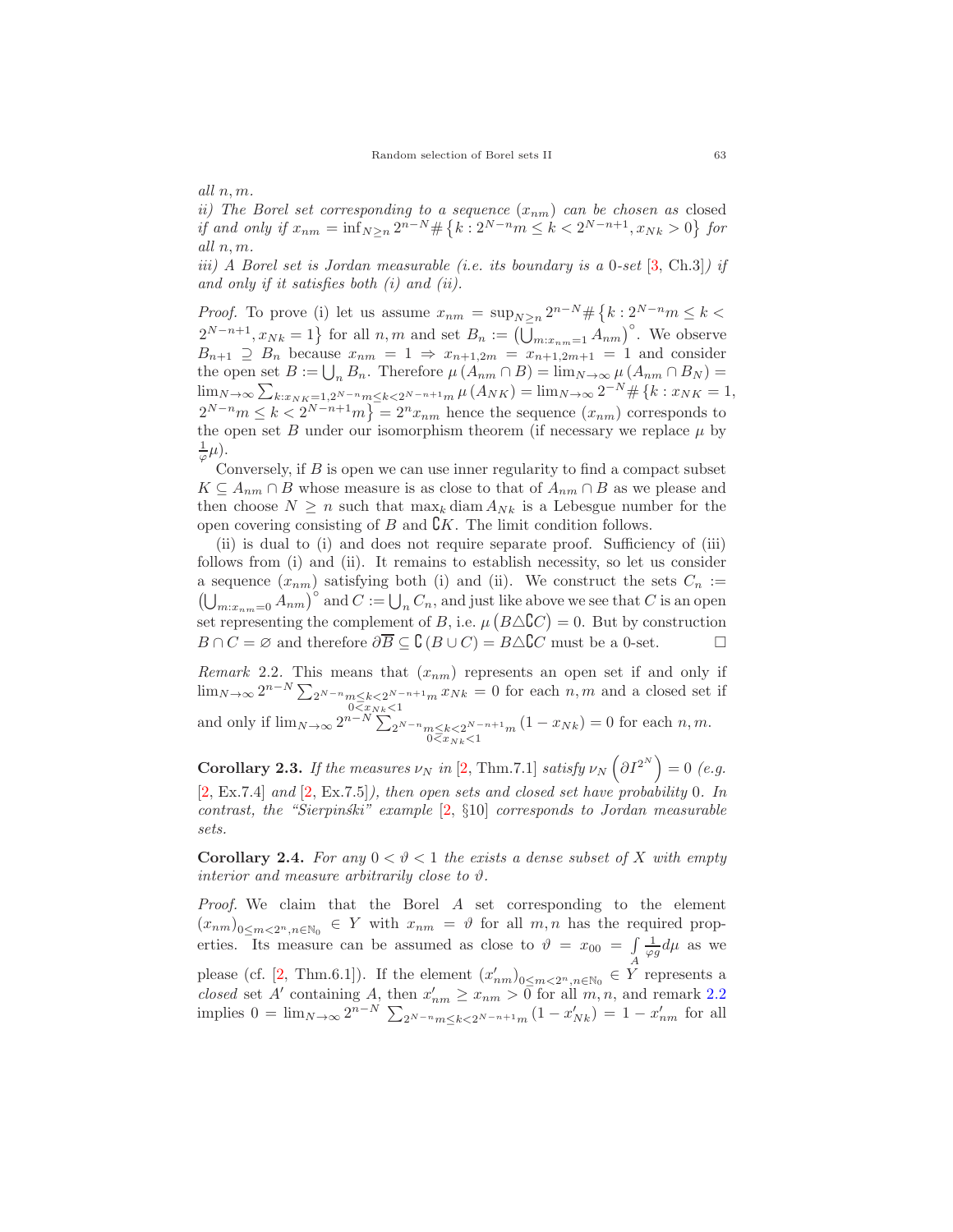64 B. Günther

m, n, in particular  $\mu(A') = 1$  since  $x'_{00} = 1$ . Hence  $\mathcal{C}A'$  is an open subset of X with measure 0, and since  $\text{Supp}(\mu) = X$  we must have  $A' = X$ , i.e. A is dense. Similarly, if the element  $(x''_{nm})_{0 \leq m < 2^n, n \in \mathbb{N}_0} \in Y$  represents an anomaly  $2, 2$  implies *open* subset A'' contained in A, then  $x_{nm}'' \leq x_{nm} < 1$  and remark [2.2](#page-2-0) implies  $0 = \lim_{x \to 0} x^{n-N} \sum_{x''} \frac{x''}{x''} = x''$  in particular  $u(A'') = 0$ 0 =  $\lim_{N\to\infty} 2^{n-N} \sum_{2^{N-n}m \le k < 2^{N-n+1}m} x_{Nk}'' = x_{nm}''$ , in particular  $\mu(A'') = 0$  since  $x_{00}'' = 0$ . Since A'' is open it must be empty and A has empty interior. □

#### 3. The capacity problem

<span id="page-3-0"></span>Our construction of probability measures for random Borel sets [\[2,](#page-18-2) Thm.7.1] requires resolutions and thus utilizes a particular "coordinate representation" of the standard Borel algebra. In contrast, random *closed* sets can be defined by capacities in a coordinate independent way. A coordinate free presentation can be given in the Borel setting too, but rather different from the closed case. We start by preparing some tools.

# 3.1. **Finite partitions.**

**Definition 3.1.** A finite partition  $\mathcal{B} = \{B_1, \ldots, B_n\}$  of X is a finite set of Borel subsets  $B_i \subseteq X$  such that

- (1)  $\forall i : \mu(B_i) > 0$
- (2)  $\forall i \neq j : \mu (B_i \cap B_i) = 0$
- (3)  $\sum_i \mu(B_i) = 1.$

We set mesh  $\mathcal{B} := \max_i \text{diam } B_i$ .

We observe that the mesh of a partition is defined by metric properties, not by set theoretic ones.

<span id="page-3-2"></span>**Proposition 3.2.** For any two Borel subsets  $A, B \subseteq X$  and each  $\varepsilon > 0$  there *exists*  $\delta > 0$  *such that for each finite partition*  $\mathcal{C} = \{C_1, \ldots C_n\}$  *of* X *with* mesh  $C < \delta$ 

<span id="page-3-1"></span>(3.1) 
$$
\left|\mu(A \cap B) - \sum_{i} \frac{\mu(A \cap C_i) \mu(B \cap C_i)}{\mu(C_i)}\right| < \varepsilon
$$

*Proof.* For every finite partition  $\mathcal C$  of  $X$  we define an orthogonal projection operator  $T_c$  in the Hilbert space  $\mathcal{L}^2(\mu)$  by

(3.2) 
$$
T_{\mathcal{C}}f := \sum_{i} \frac{\int_{C_i} f d\mu}{\mu(C_i)} \chi_{C_i}
$$

A short calculation shows that  $T_{\mathcal{C}}$  is the orthogonal projection onto the finite dimensional subspace spanned by the indicator functions  $\chi_{C_i}$ .

Now suppose  $\varepsilon > 0$  and a *continuous* function f are given; we choose  $\delta > 0$ such that  $d(x, y) < \delta \Rightarrow d(f(x), f(y)) < \varepsilon$ , observing that f must be uniformly continuous by compactness of X. Then for mesh  $C < \delta$  we must have  $|T_{\mathcal{C}} f x - f x| < \varepsilon$  uniformly and therefore  $||T_{\mathcal{C}} f - f||_2 \leq \varepsilon$ .

Now, finally, suppose  $A$  and  $B$  are given and choose continuous function  $f,g$ such that  $\|\chi_A - f\|_2 < \varepsilon$  and  $\|\chi_B - g\|_2 < \varepsilon$ ; then using the case above pick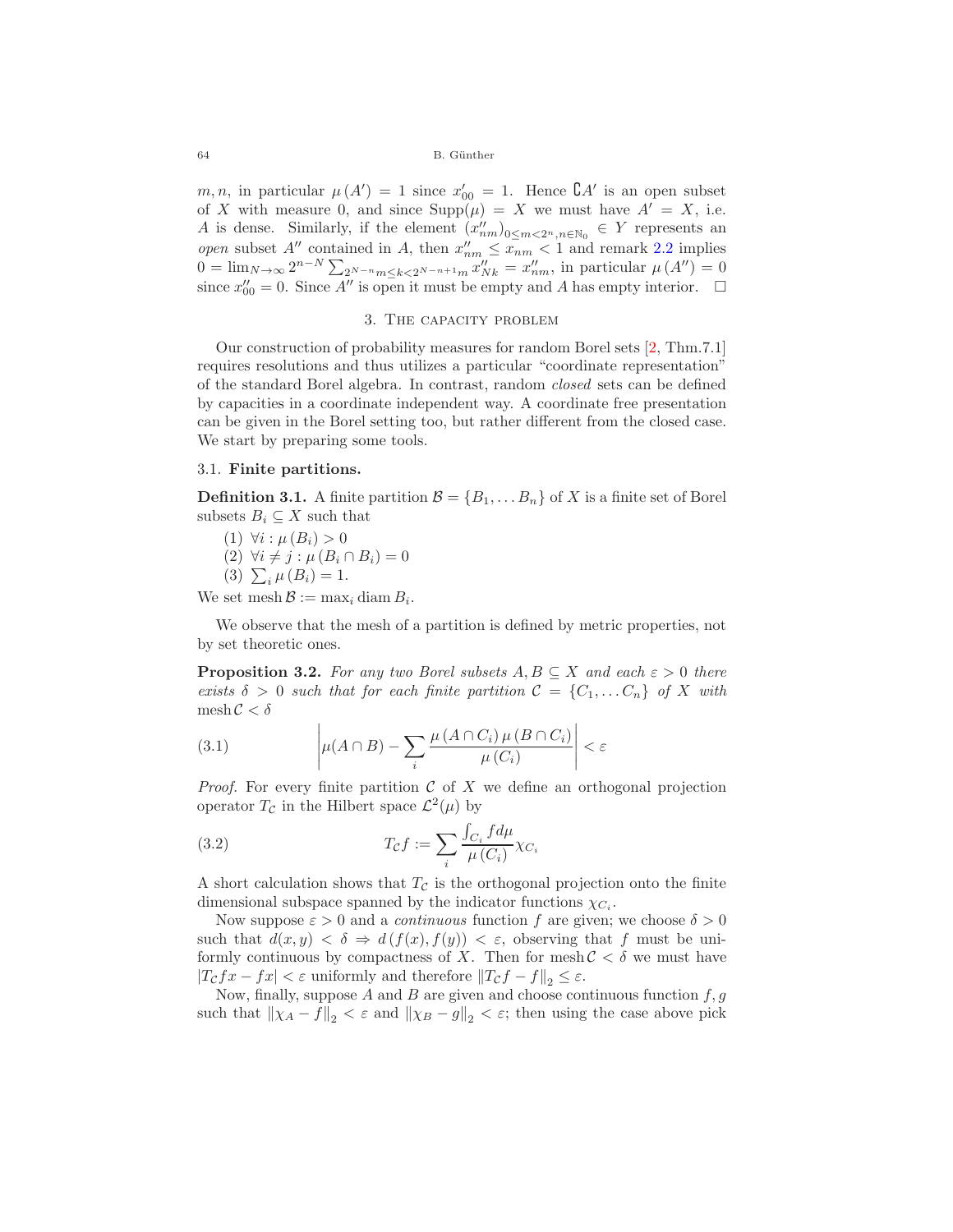Random selection of Borel sets II 65

 $\delta > 0$  such that  $||T_{\mathcal{C}}f - f||_2 \leq \varepsilon$  and  $||T_{\mathcal{C}}g - g||_2 \leq \varepsilon$  for mesh  $\mathcal{C} < \delta$ . Observing  $||T_{\mathcal{C}}|| \leq 1$  we obtain  $||T_{\mathcal{C}}\chi_A - \chi_A||_2 \leq ||T_{\mathcal{C}}(\chi_A - f)||_2 + ||T_{\mathcal{C}}f - f||_2 +$  $||f - \chi_A||_2 \le ||\chi_A - f||_2 + ||T_Cf - f||_2 + ||f - \chi_A||_2 \le 3\varepsilon$  and similarly  $||T_{\mathcal{C}} \chi_{\mathcal{B}} - \chi_{\mathcal{B}}||_2 \leq 3\varepsilon$ . Now  $|\langle \chi_A, \chi_B \rangle - \langle T_{\mathcal{C}} \chi_A, T_{\mathcal{C}} \chi_B \rangle| \leq |\langle \chi_A - T_{\mathcal{C}} \chi_A, \chi_B \rangle| +$  $\left| \langle T_{C}\chi_{A}, \chi_{B} - T_{C}\chi_{B} \rangle \right| \leq \left\| \chi_{A} - T_{C}\chi_{A} \right\|_{2} \left\| \chi_{B} \right\|_{2} + \left\| T_{C}\chi_{A} \right\|_{2} \left\| \chi_{B} - T_{C}\chi_{B} \right\|_{2} \leq 6\varepsilon.$ Since  $\langle \chi_A, \chi_B \rangle = \mu(A \cap B)$  and  $\langle T_c \chi_A, T_c \chi_B \rangle = \sum_i \frac{\mu(A \cap C_i) \mu(B \cap C_i)}{\mu(C_i)}$  condition [\(3.1\)](#page-3-1) follows.

<span id="page-4-0"></span>**Corollary 3.3.** For every Borel subset  $A \subseteq X$  and each  $\varepsilon > 0$  there exists  $\delta > 0$  such that for each finite partition  $\mathcal{B} = \{B_1, \ldots B_n\}$  with mesh  $\mathcal{B} < \delta$ 

(3.3) 
$$
0 \leq \mu(A) - \sum_{i} \frac{\mu(A \cap B_i)^2}{\mu(B_i)} < \varepsilon
$$

*Proof.*  $\sum_i \frac{\mu(A \cap B_i)^2}{\mu(B_i)} = \sum_i \mu(B_i) \left( \frac{\mu(A \cap B_i)}{\mu(B_i)} \right)$  $\mu(B_i)$  $\int^{2} \leq \sum_{i} \mu(B_{i}) \frac{\mu(A \cap B_{i})}{\mu(B_{i})} = \sum_{i} \mu(A \cap B_{i}) =$  $\mu(A).$ 

The rest follows from an application of proposition [3.2](#page-3-2) to the case  $A = B$ .  $\Box$ 

Observe that

(3.4) 
$$
M_{\varepsilon\delta} := \bigcap_{\mathcal{B}: \text{mesh } \mathcal{B} < \delta} \left\{ A \middle| \sum_{i} \frac{\mu(A \cap B_{i})^2}{\mu(B_{i})} \ge \mu(A) - \varepsilon \right\} \subseteq Y(\mu)
$$

is an event because the uncountable intersection may be replaced by an intersection over a dense countable family of finite partitions without affecting the result. Our proposition states  $\forall \varepsilon > 0 : \bigcup_n M_{\varepsilon \frac{1}{n}} = Y(\mu)$ .

3.2. **Generating systems of the Borel algebra.** The following proposition clearly distinguishes random Borel sets from their closed counterpart, because in the closed setting the subsets of the form  $Y_B = \left\{ A \subseteq X \middle| A \cap B \neq \emptyset \right\}$  generate the Borel algebra and thus pave the way for capacities

**Proposition 3.4.** *The* <sup>σ</sup>*-algebra generated by the subsets*

(3.5) 
$$
Y_B := \left\{ A \subseteq X \middle| \mu(A \cap B) > 0 \right\} \subseteq Y(\mu)
$$

*with* B *ranging over all Borel subsets of* X *is strictly smaller than the Borel algebra on*  $Y(\mu)$ *; for instance it does not contain the event*  $M := \left\{ A \subseteq X \Big| \mu(A) > \frac{1}{2} \right\}$ *.* 

*Proof.* Suppose the contrary. Then by [\[4,](#page-18-6) Ch.I, §5, Thm.D] there exists a sequence of Borel sets  $B_n$  such that M is contained in the  $\sigma$ -algebra  $\mathfrak F$  generated by the countably family of events  $Y_{B_n}$ . Consider  $A' \in M$ , i.e.  $A' \subseteq X$  with  $\mu(A') > \frac{1}{2}$ . Clearly  $\mathfrak{F}$  cannot distinguish A' from any other subset A'' such that for all n:  $\mu(A' \cap B_n) > 0 \Leftrightarrow \mu(A'' \cap B_n) > 0$ ; hence any such subset must be contained in M and therefore should satisfy  $\mu(A'') > \frac{1}{2}$ .

Set  $\Gamma := \{ n | \mu (A' \cap B_n) > 0 \} \subseteq \mathbb{N}$ . Using the intermediate value theorem for non atomic measures we can find a subset  $C_n \subseteq A' \cap B_n$  for each  $n \in \Gamma$ , such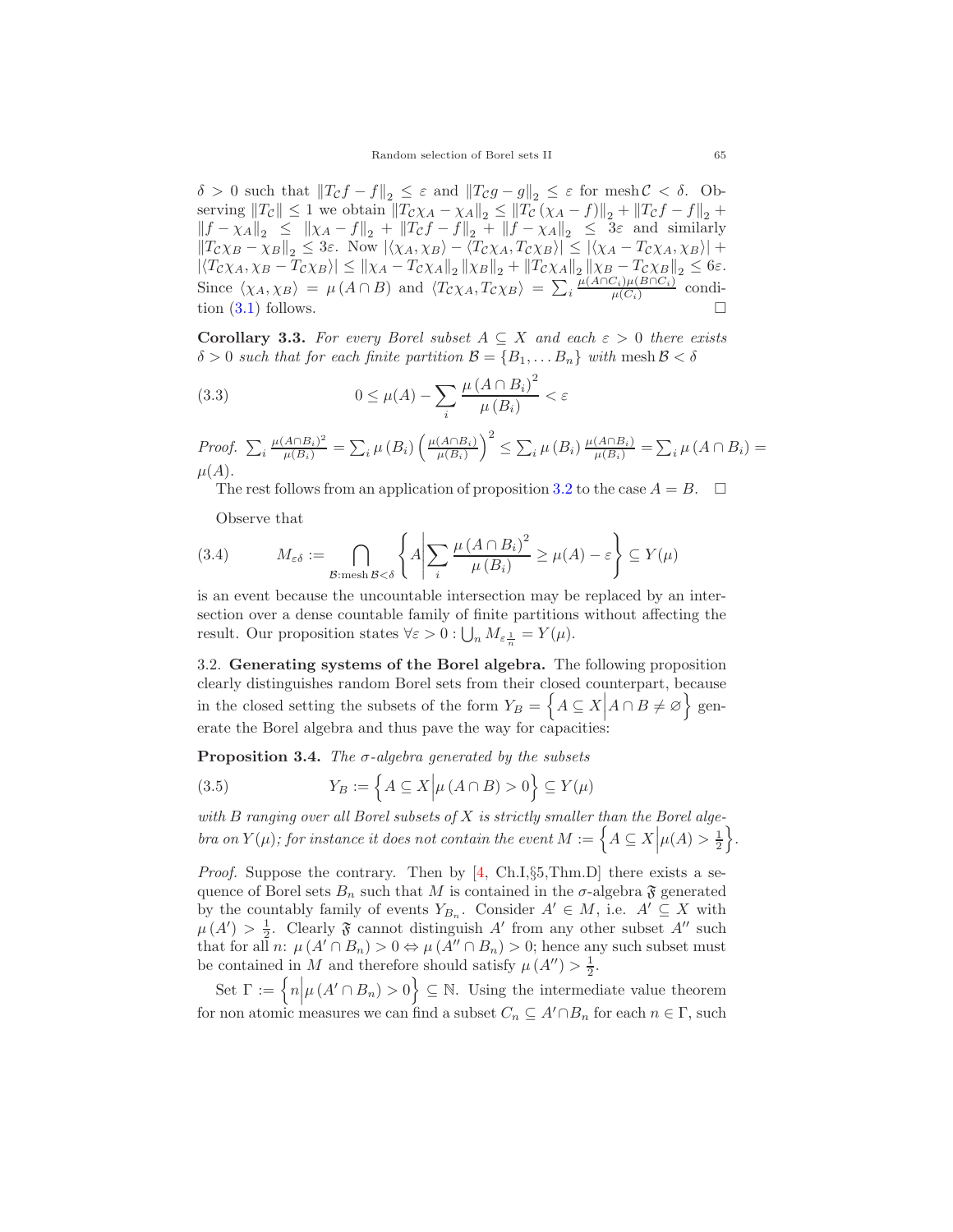66 B. G¨unther

that  $0 < \mu(C_n) < 2^{-n-2}$ , and then in particular  $\mu(\bigcup_{n \in \Gamma} C_n) < \frac{1}{4}$  and thus  $A'' = \prod_{n=1}^{\infty} C_n \subset A'$  with  $\mu(A'') < \frac{1}{4}$ . For  $n \in \Gamma$  we have  $A'' \cap B_n \supseteq C$  and  $A'' := \bigcup_{n \in \Gamma} C_n \subseteq A'$  with  $\mu(A'') < \frac{1}{4}$ . For  $n \in \Gamma$  we have  $A'' \cap B_n \supseteq C_n$  and therefore  $\mu(A'' \cap B_n) > 0$  while for  $n \in \mathbb{N} \setminus \Gamma$  we obtain  $A'' \cap B_n \subseteq A' \cap B$  and therefore  $\mu(A'' \cap B_n) > 0$ , while for  $n \in \mathbb{N} \backslash \Gamma$  we obtain  $A'' \cap B_n \subseteq A' \cap B_n$  and  $\mu(A' \cap B_1) = 0$ . Even the shows we conclude  $A'' \subset M$  s contradiction  $\mu(A' \cap B_n) = 0$ . From the above we conclude  $A'' \in M$ , a contradiction.  $\square$ 

<span id="page-5-1"></span>**Proposition 3.5.** *The Borel algebra on*  $Y(\mu)$  *is generated by the events* 

(3.6) 
$$
Y_{t,B} := \left\{ A \subseteq X \middle| \mu(A \cap B) < t \right\} \subseteq Y(\mu)
$$

*with* B ranging over all Borel subsets of X and  $0 < t < 1$ . Actually it is *sufficient to restrict* B *to a dense subset of*  $Y(\mu)$  *(such as all open or all compact subsets of*  $X$ *)* and  $t$  *to a dense subset of*  $]0,1[$ *.* 

*Proof.* Define metric d on  $Y(\mu)$  by  $d(A, B) := \max(\mu(A \setminus B), \mu(B \setminus A)).$ Since  $\frac{1}{2}\mu(A\Delta B) \leq d(A, B) \leq \mu(A\Delta B)$  this generates the customary topology. Since  $\mu(B \setminus A) = \mu(B) - \mu(B \cap A)$  we obtain  $\mu(B \setminus A) < \varepsilon \Leftrightarrow \forall \delta >$  $\mu(B)-\varepsilon : \mu(A\cap B)<\delta$ . Hence the  $\varepsilon$ -ball around B with respect to the metric  $d$  is given by

$$
\left\{ A \subseteq X \middle| \mu(A \cap \complement B) < \varepsilon \right\} \cap \bigcap_{n} \left\{ A \subseteq X \middle| \mu(A \cap B) < \mu(B) - \varepsilon + \frac{1}{n} \right\}
$$
\n
$$
= Y_{\varepsilon, \complement B} \cap \bigcap_{n} Y_{\mu(B) - \varepsilon + \frac{1}{n}, B}
$$

Therefore these sets generate the topology and hence all Borel sets in  $Y(\mu)$ .  $\Box$ 

Unfortunately, the events  $Y_{t,B}$  do not constitute a *ring*, i.e. they are are incompatible with unions or intersections. Therefore the construction of measures will require us to consider finite intersections:

$$
Y_{t_1,...t_r,B_1,...B_r} := \left\{ A \subseteq X \middle| \mu(A \cap B_1) < t_1 \text{ and } ... \mu(A \cap B_r) < t_r \right\} = \bigcap_{i=1}^r Y_{t_i,B_i}.
$$

3.3. **The probability space.** For every finite partition  $\mathcal{B} = \{B_1, \ldots B_n\}$  we consider the map

<span id="page-5-0"></span>
$$
(3.8) \t q_B: Y(\mu) \to I^n
$$

(3.9) 
$$
A \mapsto \left(\frac{\mu(A \cap B_1)}{\mu(B_1)}, \dots, \frac{\mu(A \cap B_n)}{\mu(B_n)}\right)
$$

and denote by  $\nu_B$  the image of the probability measure on  $Y(\mu)$  on  $I^n$  under the map q<sub>B</sub>.  $I^n$  will be equipped with the metric  $d_B(t_j, t'_j) := \sqrt{\sum_j \mu(B_j)(t_j - t'_j)^2}$ .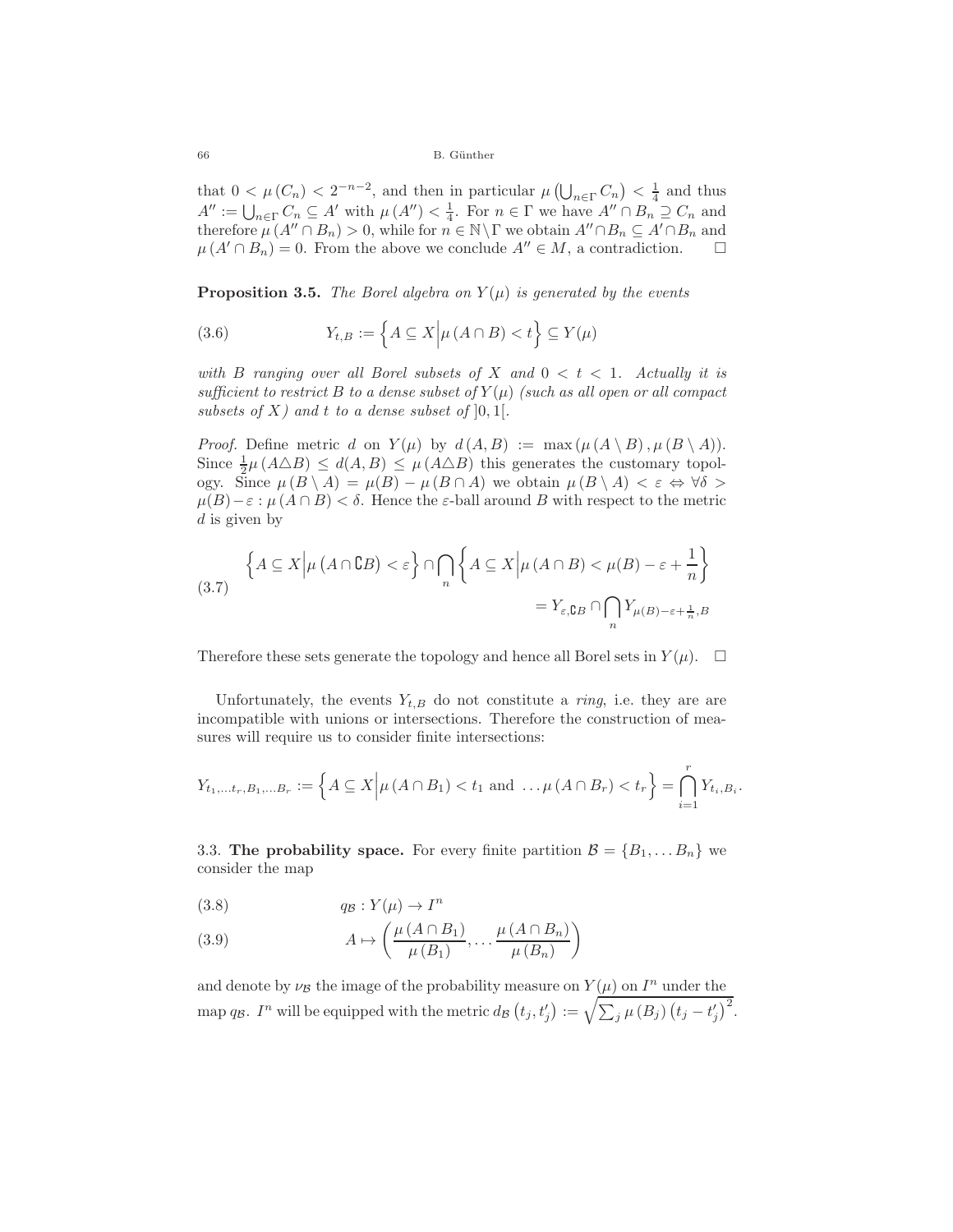Consider a finite partition  $\mathcal{C} = \{C_1, \ldots C_m\}$ . Then for any other finite partition  $\mathcal{B} = \{B_1, \ldots B_n\}$ , not necessarily a refinement of  $\mathcal{C}$ , we define a map

$$
(3.10) \t\t q_{\mathcal{C}}^{\mathcal{B}} : I^n \to I^m
$$

$$
(3.11) \qquad \qquad (t_1, \ldots t_n) \mapsto (u_1, \ldots u_m)
$$

<span id="page-6-0"></span>
$$
(3.12) \t\t u_i := \sum_j \frac{\mu(B_j \cap C_i)}{\mu(C_i)} t_j
$$

Notice that the map  $q_C^B$  is a contraction: by convexity for each *i*:

$$
\left(\sum_{j} \frac{\mu(B_j \cap C_i)}{\mu(C_i)} (t_j - t'_j) \right)^2 \le \sum_{j} \frac{\mu(B_j \cap C_i)}{\mu(C_i)} (t_j - t'_j)^2,
$$
\nhence  $dc \left(q_c^{\mathcal{B}}(t_j), q_c^{\mathcal{B}}(t'_j) \right) = \sqrt{\sum_{i} \mu(C_i) \left(\sum_{j} \frac{\mu(B_j \cap C_i)}{\mu(C_i)} (t_j - t'_j) \right)^2} \le \sqrt{\sum_{i,j} \mu(C_i) \frac{\mu(B_j \cap C_i)}{\mu(C_i)} (t_j - t'_j)^2} = \sqrt{\sum_{j} \mu(B_j) (t_j - t'_j)^2} = d_{\mathcal{B}} (t_j, t'_j).$ \n
$$
\mathcal{B} = \{B_1, \dots B_n\} \text{ is called refinement of } C = \{C_1, \dots C_m\} \text{ if for any two indices } i, \text{ either } \mu(C_i \cap B_i) = 0 \text{ or } \mu(C_i \cap B_i).
$$

 $\mathcal{V}$ indices i, j either  $\mu(C_i \cap B_j) = 0$  or  $\mu(C_i \setminus B_j) = 0$ . Under this condition equation [\(3.12\)](#page-6-0) assumes the form  $u_i = \sum_{j:\mu(C_i \cap B_j) \neq 0} \frac{\mu(B_j)}{\mu(C_i)} t_j$ .

If  $\mathcal{B}$  is a refinement of  $\mathcal{C}$  and  $\mathcal{A}$  an arbitrary finite partition, then  $q_C^B q_B^{\mathcal{A}} = q_C^{\mathcal{A}}$ and  $q_{\mathcal{C}}^{\mathcal{B}} q_{\mathcal{B}} = q_{\mathcal{C}}$ 

<span id="page-6-1"></span>**Theorem 3.6.** *The system of measures*  $\nu_B$  *satisfies the following two conditions:*

- (1)  $q_C^B \nu_B = \nu_C$  *for every refinement*  $\beta$  *of*  $C$ *.*
- (2) For each  $\varepsilon > 0$  there exists  $\delta > 0$  such that

(3.13) 
$$
\nu_{\mathcal{B}}\left((t_k)\in I^n: \sum_k \mu(B_k)\left(t_k-\frac{1}{2}\right)^2>\frac{1}{4}-\varepsilon\right)>1-\varepsilon
$$

for each finite partition  $\mathcal{B} = \{B_1, \ldots B_n\}$  with mesh  $\mathcal{B} < \delta$ .

*Conversely: every system of probability measures satisfying these properties derives from a probability measure* P *on*  $Y(\mu)$  *as system of images*  $\nu_B = q_B P$ .

*Proof.* We extend definition [\(3.8\)](#page-5-0) to a map  $q_B : Z(\mu) \to I^n$ ,  $q_B(f) = (t_1, \ldots, t_n)$ ,  $t_k := \frac{1}{\mu(B_k)} \int_{B_k} f d\mu$ ; by reasons of compactness this is easily checked to be an inverse limit representation. It now suffices to show that the subset  $Y(\mu) \subseteq Z(\mu)$ corresponds precisely to the set M of all those  $f \in Z(\mu)$ , whose representations  $(t_1,...t_n) = q_{\mathcal{B}}(f)$  satisfy the condition  $\forall \varepsilon > 0 \exists \delta > 0 \forall \text{ mesh } \beta <$  $\delta : \sum_{k} \mu(B_k) (t_k - \frac{1}{2})^2 > \frac{1}{4} - \varepsilon.$  corollary [3.3](#page-4-0) readily implies  $Y(\mu) \subseteq M$ .<br>But for  $f \in Z(\mu) \setminus Y(\mu)$  we can find  $\varepsilon > 0$  with  $\mu(\varepsilon < f < 1 - \varepsilon) > \varepsilon$ ; let But for  $f \in Z(\mu) \setminus Y(\mu)$  we can find  $\varepsilon > 0$  with  $\mu (\varepsilon < f < 1 - \varepsilon) > \varepsilon$ ; let  $\mathcal{C} = \{C_1, C_2, C_3\}$  be the partition  $C_1 := \{f \leq \varepsilon\}, C_2 := \{\varepsilon < f < 1 - \varepsilon\},$  $C_3 := \{f \ge 1 - \varepsilon\}$ . If  $\mathcal B$  is any refinement of  $\mathcal C$ , then  $(t_1, \ldots t_n) = q_{\mathcal B}(f)$  satis-<br>fies  $\sum_{i} \mu(B_i) (t_{i-1}-1)^2 \le 1 - \varepsilon^2$  and therefore  $f \notin M$ . fies  $\sum_{k} \mu(B_k) (t_k - \frac{1}{2})^2 \leq \frac{1}{4} - \varepsilon^2$  and therefore  $f \notin M$ .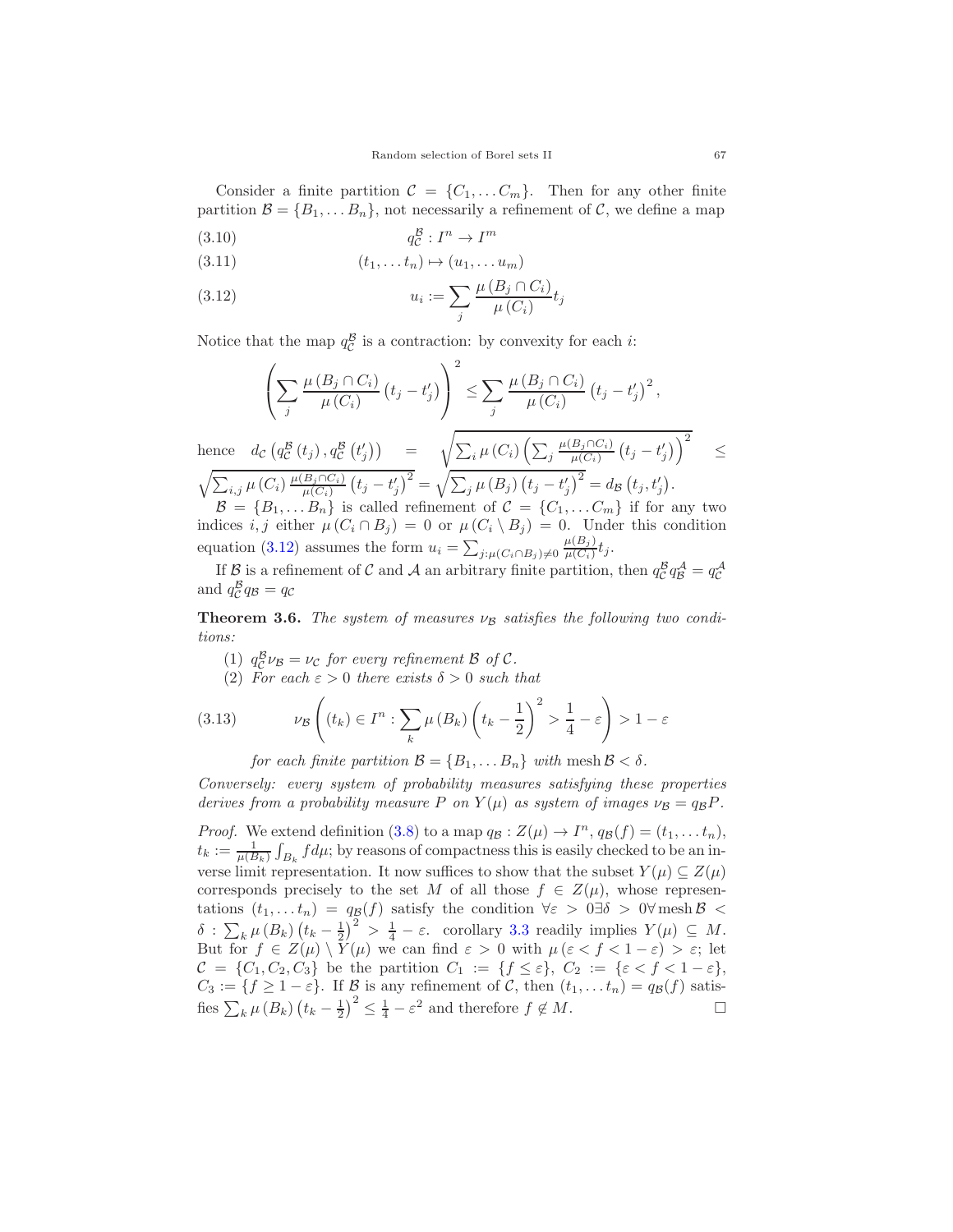68 B. G¨unther

**Example 3.7.** Suppose we are given a random *closed* set <sup>A</sup> with capacity functional  $\tau(K) = P(A \cap K \neq 0)$ . Considering this as random Borel set we get for any finite partition  $\mathcal{B} = \{B_1, \ldots B_n\}$  the corresponding capacity as  $\nu_{\mathcal{B}}(\prod_i [0, t_i]) = P(\forall i : \mu(A \cap B_i) < t_i \mu(B_i)) = 1 - \sup \Big\{ \tau(\bigcup_i K_i) \Big| \forall i : K_i$ compact,  $K_i \subseteq B_i$ ,  $\mu(K_i) > (1-t_i) \mu(B_i)$ .

3.4. **The process aspect.** We may now describe random Borel sets as stochastic processes as follows:

<span id="page-7-1"></span>**Theorem 3.8.** *For any random Borel set* <sup>A</sup> *consider the process assigning to each compact set (each open set, each Borel set)* K *the random variable*  $Y_K := \frac{\mu(A \cap K)}{\mu(K)}$  with values in *I*. (For  $\mu(K) = 0$  *we may define*  $Y_K$  *arbitrarily or disregard it entirely.) Then:*

- <span id="page-7-0"></span>(1)  $Y_{K_1 \cup K_2} = \frac{\mu(K_1)}{\mu(K_1 \cup K_2)} Y_{K_1} + \frac{\mu(K_2)}{\mu(K_1 \cup K_2)} Y_{K_2}$  provided  $K_1 \cap K_2 = \emptyset$ .<br>(2) Expect for its partition  $K_1 \cap K_2 = K_1$  consider the sum  $\sum_{i=1}^{\infty}$
- (2) For each finite partition  $K = \{K_1, \ldots, K_n\}$  consider the sum  $\sum_i \mu(K_i) Y_{K_i}^2$ .<br>Then  $\sum_i \mu(K_i) Y_i^2 \longrightarrow \text{K}_{i,j}$  a sit mosh  $K \rightarrow 0$ . (Notice  $X_i = \mu(A_i)$ ) *Then*  $\sum_i \mu(K_i) Y_{K_i}^2 \to Y_X$  *a.s.* if mesh  $K \to 0$ . (Notice  $Y_X = \mu(A)$ .)

*Conversely, any process satisfying these two properties derives from a random Borel set, whose distribution is uniquely characterized by these properties.*

The proof is a direct application of theorem [3.6](#page-6-1) making a few observations: Consider two sets K, L. Then  $|Y_K - Y_L| =$  $\frac{\mu(K\setminus L)}{\mu(K)} Y_{K\setminus L} + \frac{\mu(K\cap L)}{\mu(K)} Y_{K\cap L} \left| \frac{\mu(L\backslash K)}{\mu(L)} Y_{L\backslash K} - \frac{\mu(K\cap L)}{\mu(L)} Y_{K\cap L} \right| \leq \left| \frac{\mu(K\backslash L)}{\mu(K)} + \frac{\mu(L\backslash K)}{\mu(L)} + \mu(K\cap L) \right|$  $\frac{1}{\mu(K)} - \frac{1}{\mu(L)}$  . This immediately implies  $Y_K = Y_L$  if  $\mu(K \triangle L) = 0$ ; moreover  $Y_{K_n} \to Y_K$ <br>uniformly if  $K \to K$  in the topology of  $V(\mu)$ . Since the compact orta and the uniformly if  $K_n \to K$  in the topology of  $Y(\mu)$ . Since the compact sets and the open sets are dense in  $Y(\mu)$  they suffice to define  $Y_B$  for any Borel set B as uniform limit. Furthermore, just like in the proof of [\[2,](#page-18-2) Lem.4.1] it can be shown that the compact sets, whose boundary is of measure 0, (or the open sets, whose boundary is of measure 0) are dense in  $Y(\mu)$ . This readily implies that any finite partition of the compact space X into *Borel* sets can be arbitrarily closely approximated by a finite partition into compact sets or into open sets. Condi-tion [\(2\)](#page-7-0) means  $\sum_i \mu(K_i) (Y_{K_i} - \frac{1}{2})^2 = \sum_i \mu(K_i) Y_{K_i}^2 - \sum_i \mu(K_i) Y_{K_i} + \frac{1}{4} =$ <br> $\sum_i \mu(K_i) Y_{K_i}^2 + \frac{1}{4}$  and is presented by the extension to Perel sets. Now  $\sum_{i} \mu(K_i) Y_{K_i}^2 - Y_X + \frac{1}{4}$  and is preserved by the extension to Borel sets. Now observe corollary [3.3.](#page-4-0) Then define the measure  $\nu_B$  as the joint distribution of the random variables  $Y_{B_1}, \ldots Y_{B_n}$ .

**Lemma 3.9.** For any Borel set B, the random variable  $Y_B$  is the a.s.-limit  $\sum_{i} \frac{\mu(B_i)}{\mu(B)} Y_{B_i}^2 \to Y_B$  with  $\mathcal{B} = \{B_1, \dots B_n\}$  ranging over the partitions of B such that mosh  $\mathcal{B} \to 0$ *that* mesh  $\mathcal{B} \to 0$ .

*Proof.* Since  $0 \le Y_{B_i}$  we have  $\sum_i \frac{\mu(B_i)}{\mu(B)} Y_{B_i}^2 \le \sum_i \frac{\mu(B_i)}{\mu(B)} Y_{B_i} = Y_B$  for each negative of  $B$  where  $B_i$  and negative integration of  $B_i$  with partition of B. Now set  $C := \mathbb{C}B$  and supplement every partition of B with one of  $C$  to obtain a partition of  $X$  without increasing the mesh. Then also  $\sum_{i} \frac{\mu(C_i)}{\mu(C)} Y_{C_i}^2 \leq Y_C$ . Furthermore  $\mu(B) \sum_{i} \frac{\mu(B_i)}{\mu(B)} Y_{B_i}^2 + \mu(C) \sum_{i} \frac{\mu(C_i)}{\mu(C)} Y_{C_i}^2 \to Y_X$ by theorem [3.8,](#page-7-1) which can happen only if  $\sum_{i} \frac{\mu(B_i)}{\mu(B)} Y_{B_i}^2 \to Y_B$  and  $\sum_{i} \frac{\mu(C_i)}{\mu(C)} Y_{C_i}^2 \to Y_B$  $Y_C$ .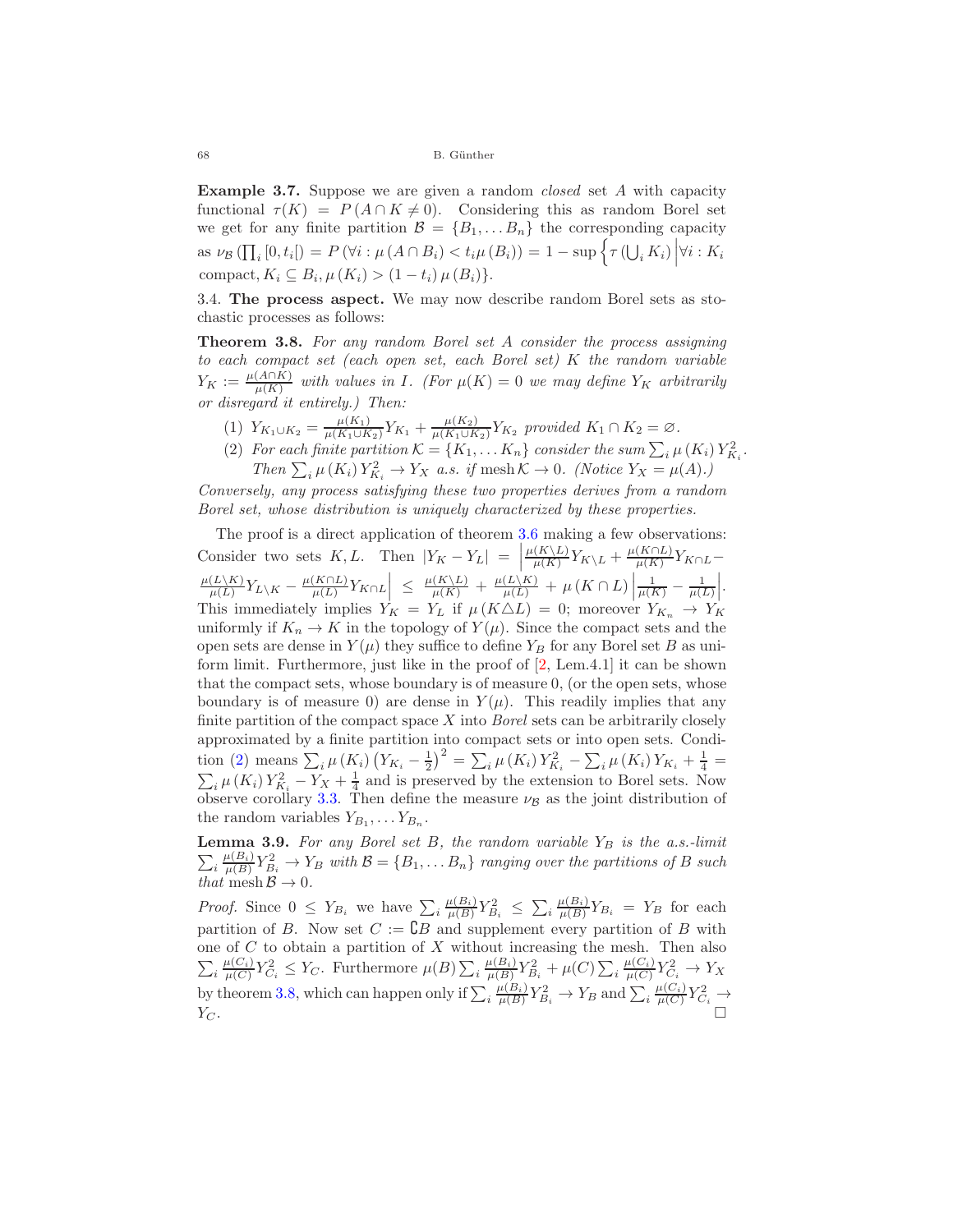<span id="page-8-1"></span>**Proposition 3.10.** *For any two random Borel sets represented by processes*  $Y_K$  resp.  $Y'_K$  we can define a new process

(3.14) 
$$
Y_K \wedge Y_K' := \lim \sum_i \frac{\mu(K_i)}{\mu(K)} Y_{K_i} Y_{K_i}'
$$

as a.s.-limit taken over all finite partitions  $\mathcal{K} = \{K_1, \ldots K_n\}$  of K such that  $mesh \mathcal{K} \rightarrow 0$ . This new process represents the intersection of the two given *random Borel sets.*

*Proof.* Apply proposition [3.2.](#page-3-2) □

**Lemma 3.11.** *Two random Borel sets represented by processes*  $Y_K$  *resp.*  $Y_K'$ are independent as random variables if and only if for any two Borel sets (com*pact sets, open sets)*  $K$  *and*  $L$  *the random variables*  $Y_K$  *and*  $Y'_L$  *are independent.* 

*Proof.* Apply proposition [3.5.](#page-5-1) □

**Definition 3.12.** A random Borel set represented by a process  $Y_K$  is called *isotropic*, if for every  $\varepsilon > 0$  there exists a finite partition  $\mathcal{B} = \{B_1, \ldots B_n\}$ of X with mesh  $\mathcal{B} < \varepsilon$ , such that for any two indices  $1 \leq i \neq j \leq n$  there exists a permutation  $\pi \in \mathfrak{S}_n$  with  $\pi(i) = j$ , such that the joint distribution of  $Y_{K_{\pi(1)}}, \ldots, Y_{K_{\pi(n)}}$  coincides with the joint distribution of  $Y_{K_1}, \ldots, Y_{K_n}$ .

Notice that under the condition above in particular  $E(Y_{K_i}) = E(Y_{K_j})$ for any two indices  $i, j$ , and since  $Y_X = \sum_i \mu(K_i) Y_{K_i}$  we obtain  $E(Y_X) = \sum_i \mu(K_i) E(Y_{K_i}) = E(Y_{K_i}) \sum_i \mu(K_i) = E(Y_{K_i})$  for each j.  $_{i} \mu (K_{i}) E(Y_{K_{i}}) = E(Y_{K_{j}}) \sum_{i} \mu (K_{i}) = E(Y_{K_{j}})$  for each j.

**Proposition 3.13.** *Consider two independent random Borel sets* <sup>A</sup> *and* <sup>B</sup>*, at least one of which is assumed isotropic. Then*  $E(\mu(A \cap B)) = E(\mu(A))E(\mu(B)).$ 

*Proof.* Assume  $Y_K'$  is isotropic and apply proposition [3.10:](#page-8-1)  $E(\mu(A \cap B)) =$ <br> $E(Y_{X} \wedge Y') = \lim_{M \to \infty} \sum_{U}(K) E(Y_{X}) E(Y') = (\lim_{M \to \infty} \sum_{U}(K) E(Y_{X})) E(Y')$  $E(Y_X \wedge Y'_X) = \lim_{i} \sum_i \mu(K_i) E(Y_{K_i}) E(Y'_{K_i}) = (\lim_{i} \sum_i \mu(K_i) E(Y'_X)) E(Y'_X)$ <br>= (lim  $E(\sum_i \mu(K_i) Y_{K_i}) E(Y'_X) = E(Y_X) E(Y'_X) = E(\mu(A)) E(\mu(B)).$ 

# <span id="page-8-0"></span>4. Random Borel sets on the unit segment and inspection processes

In [\[8\]](#page-18-3) random Borel sets on the unit segment were uniquely characterized by their inspection processes, neglecting the fact that not every inspection process corresponds to a random Borel set. Every random variable  $\varphi$  satisfying conditions [\(1–](#page-9-0)[2\)](#page-9-1) below can be interpreted as an inspection process of a random variable with values in a certain function space and hence is more general than a random set; the special case or random sets is determined by condition [\(3\)](#page-9-2) below.

For any random Borel subset  $X$  of the unit segment  $I$  we consider the inspection process  $X_t := \lambda (X \cap [0, t]) = \int_0^t \chi_X d\lambda$ , where  $\lambda$  is Lebesgue measure on I. Observe that  $X_t$  as a function of t is continuous, increasing and almost everywhere differentiable with derivative almost surely equal to  $\chi_X$  [\[7,](#page-18-7)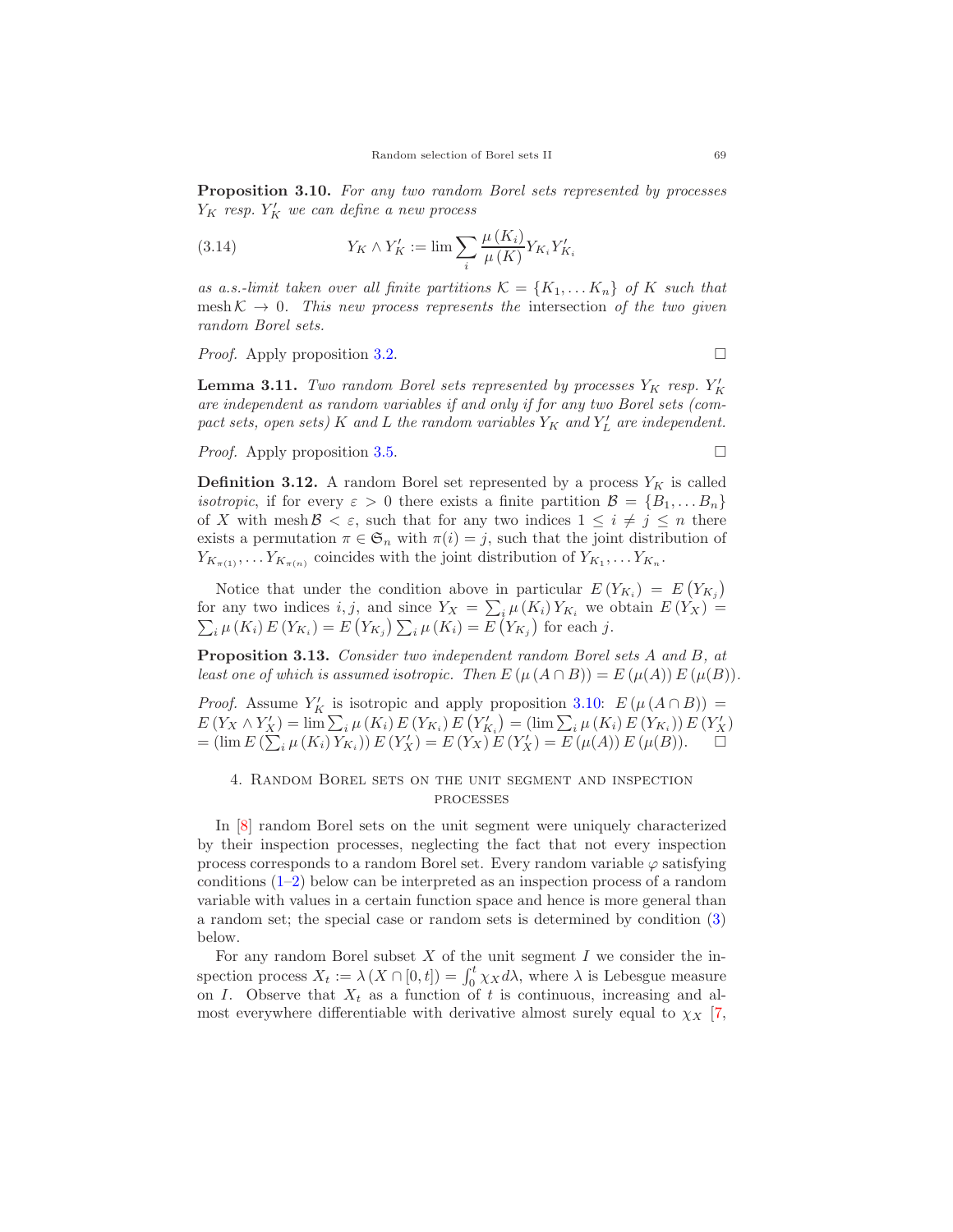Thm8.8,p.168. That means  $X_t$  is the primitive (syn. antiderivative) of the indicator function  $\chi_X$ .

Observe that this implies that the paths  $X_t$  are much better behaved than the paths of Brownian motion, which are almost surely nowhere differentiable [\[1,](#page-18-8) Thm.12.25,p.261].

<span id="page-9-0"></span>We consider the set of functions  $\varphi: I \to \mathbb{R}$  subject to the conditions

- <span id="page-9-1"></span>(1)  $\varphi(0) = 0$
- <span id="page-9-2"></span>(2)  $\forall 0 \leq x \leq y \leq 1: 0 \leq \varphi(y) - \varphi(x) \leq y - x$
- (3)  $\sup_{k} \sum_{k} \frac{[\varphi(t_{k+1}) \varphi(t_k)]^2}{t_{k+1} t_k} = \varphi(1)$ , where the supremum is taken over all finite decompositions of the unit second  $0 = t_1 < t_2 < t_1 < t_2$ finite decompositions of the unit segment  $0 = t_0 < t_1 < \cdots < t_n = 1$ .

Notice that the functions satisfying conditions [\(1\)](#page-9-0) and [\(2\)](#page-9-1) constitute a compact convex set  $Z$  of the space of all continuous functions on  $I$  equipped with the topology of uniform convergence by the theorem of Arzela-Ascoli. By  $Y \subset Z$ we denote the subspace of functions satisfying all three conditions  $(1-3)$  $(1-3)$ .

<span id="page-9-3"></span>**Lemma 4.1.** *For all*  $x, y \in \mathbb{R}$  *and*  $\alpha, \beta > 0$  *with*  $\alpha + \beta = 1$  *the inequality*  $(x+y)^2 \leq \frac{x^2}{\alpha} + \frac{y^2}{\beta}$  holds.

*Proof.* 
$$
0 \le \left(\sqrt{\frac{\beta}{\alpha}}x - \sqrt{\frac{\alpha}{\beta}}y\right)^2 = \frac{\beta}{\alpha}x^2 - 2xy + \frac{\alpha}{\beta}y^2 = \left(\frac{1}{\alpha} - 1\right)x^2 - 2xy + \left(\frac{1}{\beta} - 1\right)y^2 = \frac{1}{\alpha}x^2 + \frac{1}{\beta}y^2 - (x + y)^2.
$$

**Lemma 4.2.** *All functions*  $\varphi \in Z$  *satisfy* sup  $\sum_{k} \frac{[\varphi(t_{k+1}) - \varphi(t_k)]^2}{t_{k+1} - t_k} \leq \varphi(1)$ *. More-*<br>
cover if the decomposition  $0 = u_k \leq u_k \leq \infty$ <br>  $\leq u_k \leq u_k \leq u_k \leq u_k \leq u_k \leq u_k \leq \infty$ *over, if the decomposition*  $0 = u_0 < u_1 < \cdots < u_N = 1$  *is a refinement of*  $0 =$  $t_0 < t_1 < \cdots < t_n = 1$ , then  $\sum_{k=0}^{N-1} \frac{[\varphi(u_{k+1}) - \varphi(u_k)]^2}{u_{k+1} - u_k} \ge \sum_{k=0}^{n-1} \frac{[\varphi(t_{k+1}) - \varphi(t_k)]^2}{t_{k+1} - t_k}$ .

*Proof.* 
$$
\sum_{k=0}^{n-1} \frac{[\varphi(t_{k+1}) - \varphi(t_k)]^2}{t_{k+1} - t_k} = \sum_{k=0}^{n-1} (t_{k+1} - t_k) \left[ \frac{\varphi(t_{k+1}) - \varphi(t_k)}{t_{k+1} - t_k} \right]^2 \leq \sum_{k=0}^{n-1} (t_{k+1} - t_k) \left[ \frac{\varphi(t_{k+1}) - \varphi(t_k)}{t_{k+1} - t_k} \right] = \sum_{k=0}^{n-1} [\varphi(t_{k+1}) - \varphi(t_k)] = \varphi(1).
$$
 Now consider three points  $0 \leq v_1 < v_2 < v_3 \leq 1$ ; then an application of

lemma [4.1](#page-9-3) to  $x := \varphi(v_2) - \varphi(v_1)$ ,  $y := \varphi(v_3) - \varphi(v_3)$ ,  $\alpha := \frac{v_2 - v_1}{v_3 - v_1}$  and  $\beta :=$  $\frac{v_3-v_2}{v_3-v_1}$  yields  $\frac{[\varphi(v_3)-\varphi(v_1)]^2}{v_3-v_1}$  ≤  $\frac{[\varphi(v_2)-\varphi(v_1)]^2}{v_2-v_1}$  +  $\frac{[\varphi(v_3)-\varphi(v_2)]^2}{v_3-v_2}$ , and this concludes the proof. □

*Remark* 4.3. For every function  $\varphi \in Z$  there is a Lebesgue measurable function  $\psi: I \to I$  with  $\varphi(t) = \int_0^t \psi(v) dv$  for all  $t \in I$  (consider positive measure defined on intervals  $[x, y]$  by  $\varphi(y) - \varphi(x)$  and apply the Radon-Nikodym theorem).

<span id="page-9-4"></span>**Lemma 4.4.** *Suppose*  $\varphi$  *is the antiderivative*  $\varphi(t) = \int_0^t \psi(v) dv$  *of a mea-*<br>*surable function*  $\psi: I \to I$  and suppose a sequence of decompositions  $\zeta$ *surable function* surable function  $\psi : I \to I$ , and suppose a sequence of decompositions  $\zeta_n =$ <br>  $\{0 = t^{(n)} < t^{(n)} < \cdots < t^{(n)} = 1\}$  of the unit sequent is given with  $0 = t_0^{(n)} < t_1^{(n)} < \cdots < t_{N_n}^{(n)} = 1$  of the unit segment is given with  $\lim_{n\to\infty}$  mesh  $\zeta_n = 0$ . Then  $\lim_{n\to\infty} \sum_{k=0}^{N_n-1}$  $\left[\varphi\!\left(t_{k+1}^{\left(n\right)}\right)\!-\!\varphi\!\left(t_{k}^{\left(n\right)}\right)\right]^{2}$  $\frac{\binom{n}{k+1}-\varphi\left(t_k^{(n)}\right)\rfloor}{t_{k+1}^{(n)}-t_k^{(n)}}=\int_0^1\psi(v)^2dv.$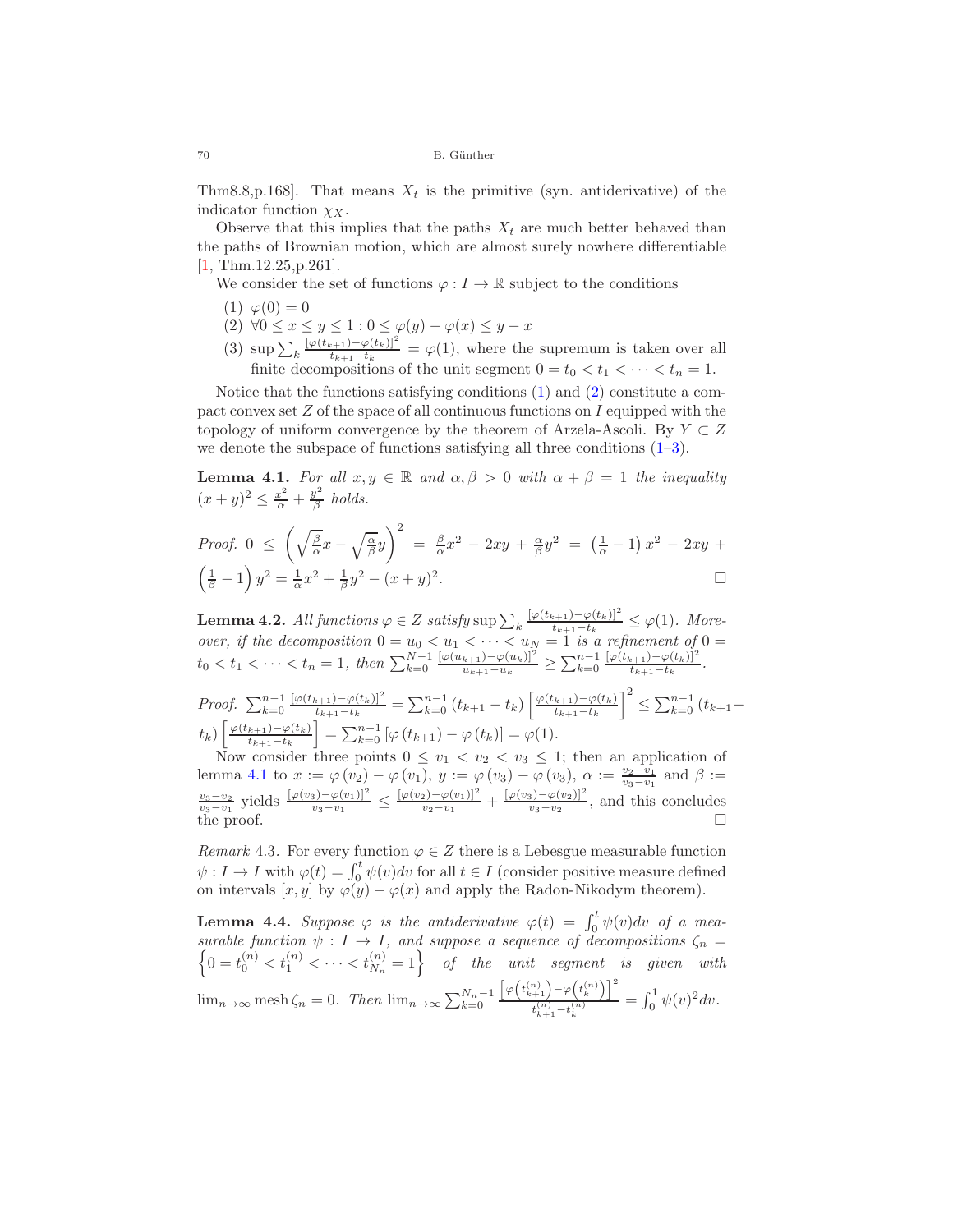*Proof.* We define a sequence of functions  $f_n: I \to I$  by  $f_n(t) := \frac{\varphi(t_{k+1}^{(n)}) - \varphi(t_k^{(n)})}{t_{k+1}^{(n)} - t_k^{(n)}}$ if  $t_k^{(n)} \leq t < t_{k+1}^{(n)}$ . By [\[7,](#page-18-7) Thm8.8,p.168]  $f_n \to \psi$  almost everywhere, and<br>consequently  $f_n^2 \to \psi^2$  almost everywhere. Hence by Lebesgue's dominated<br> $\int_0^1 f(x) dx$  $\binom{n}{k+1} - t_k^{(n)}$ convergence theorem  $\lim_{n\to\infty} \int_0^1 f_n(v)^2 dv = \int_0^1 \psi(v)^2 dv$ .

<span id="page-10-0"></span>**Proposition 4.5.** *A function*  $\varphi \in Z$  *is the antiderivative of an indicator function if and only if it satisfies condition [\(3\)](#page-9-2).*

*Proof.* In view of lemma [4.4](#page-9-4) condition [3](#page-9-2) translates to  $\int_0^1 \psi(1-\psi) d\lambda = 0$ . This means that  $\psi$  can assume values different from 0 or 1 only on a 0-set, i.e.  $\psi$ almost surely equals an indicator function.

By proposition [4.5](#page-10-0) we may identify inspection processes satisfying condition [\(3\)](#page-9-2) with random Borel sets. Evidently, this condition is a relation among the increments of the inspection process, and one suspects that these increments cannot be independent.

**Proposition 4.6.** Suppose the inspection process  $X_t := \lambda (X \cap [0,t]) = \int_0^t \chi_X d\lambda$ <br>corresponding to a random Borel set X has independent increments. Then there *corresponding to a random Borel set* X *has independent increments. Then there exists a fixed (deterministic) Borel set B such that*  $X \equiv B$  *a.s.* 

*Proof.* We consider two numbers  $0 \leq x \leq y \leq 1$  and an integer  $n \in \mathbb{N}$ . Setting  $h := \frac{y-x}{n}$ ,  $t_k := x + kh$ ,  $0 \le k \le n$ , we telescope  $X_y - X_x = \sum_{k=0}^n (X_{t_{k+1}} - X_{t_k})$ . Furthermore set  $b_t := E(X_t)$ . Independence of increments then implies ments then implies

(4.1)

Var 
$$
(X_y - X_x)
$$
 = Var  $\sum_{k=0}^{n} (X_{t_{k+1}} - X_{t_k})$   
(4.2) =  $\sum_{k=0}^{n} \text{Var}(X_{t_{k+1}} - X_{t_k})$ 

(4.2)  $= \sum_{k=0}^{\infty} \text{Var}\left(X_{t_{k+1}} - X_{t_k}\right)$  (by independence)

(4.3) 
$$
= \sum_{k=0}^{k=0} \left( E \left( \left( X_{t_{k+1}} - X_{t_k} \right)^2 \right) - \left( E \left( X_{t_{k+1}} - X_{t_k} \right) \right)^2 \right)
$$

(4.4) 
$$
= hE \sum_{k=0}^{n} \frac{(X_{t_{k+1}} - X_{t_k})^2}{t_{k+1} - t_k} - h \sum_{k=0}^{n} \frac{(b_{t_{k+1}} - b_{t_k})^2}{t_{k+1} - t_k}
$$

(4.5) 
$$
\rightarrow hE\left(X_{t_{k+1}}-X_{t_k}\right)-h\sum_{k=0}^{n}\frac{\left(b_{t_{k+1}}-b_{t_k}\right)^2}{t_{k+1}-t_k}
$$
 (by condition 3)

(4.6) 
$$
= h\left(b_{t_{k+1}} - b_{t_k}\right) - h\sum_{k=0}^{n} \frac{\left(b_{t_{k+1}} - b_{t_k}\right)^2}{t_{k+1} - t_k}
$$

Now Var  $(X_y - X_x) = 0$  is obtained by letting  $n \to \infty$  and hence  $h \to 0$ ; this means  $X_y - X_x \equiv b_y - b_x$  a.s. Hence the function  $t \mapsto b_t$  must also satisfy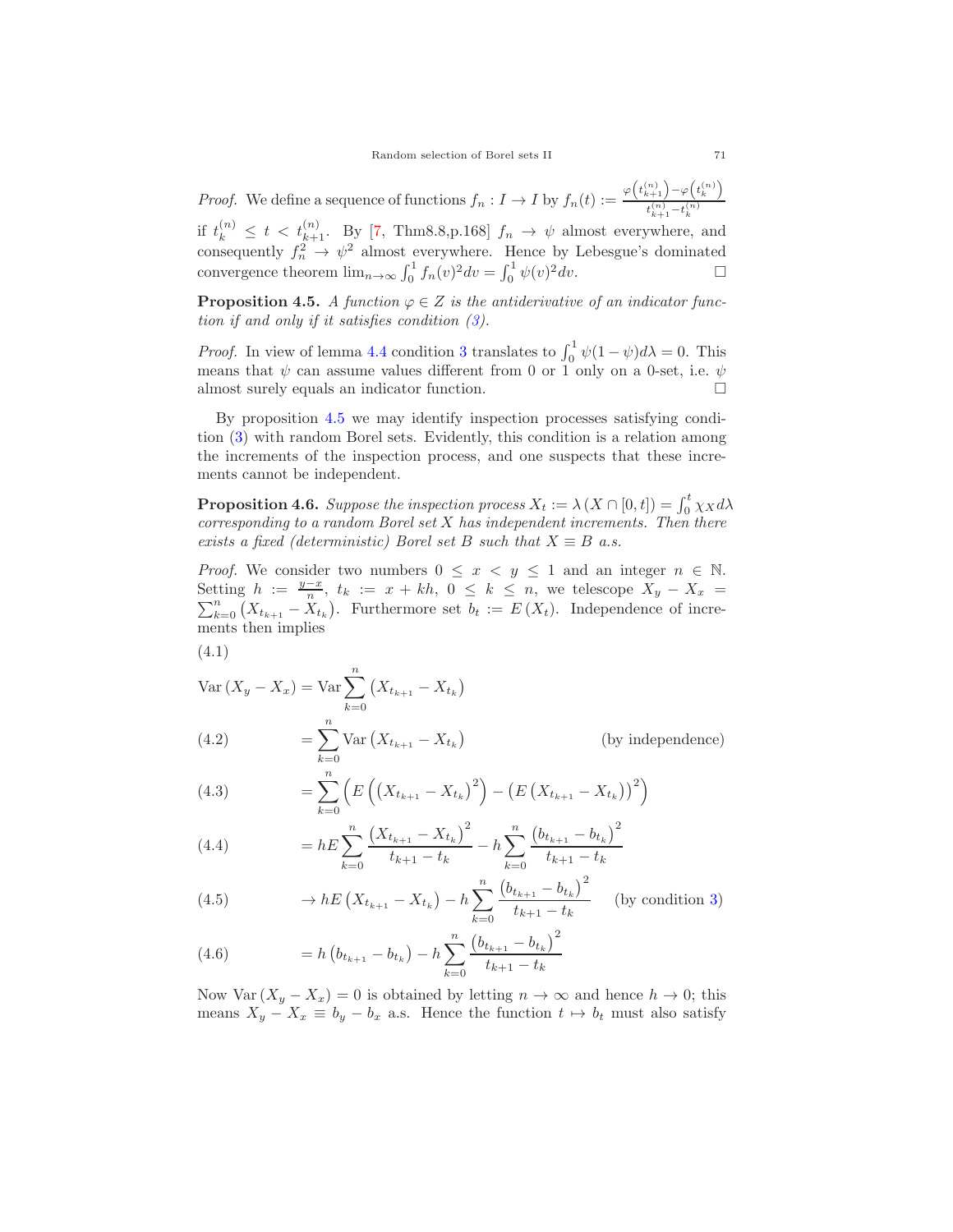condition [3](#page-9-2) and defines the Borel set  $B$  required by our theorem. (On a sideline we may observe that the function  $t \mapsto b_t$  satisfies conditions [1](#page-9-0) and [2,](#page-9-1) therefore  $\sum_{k=0}^{n}$  $\frac{(b_{t_{k+1}} - b_{t_k})^2}{t_{k+1} - t_k} \leq y - x.$ 

# 5. An application to random allocation

<span id="page-11-0"></span>Our random allocation experiment will be developed from a random Borel set that is a stronger version of example [\[2,](#page-18-2) Ex.7.5]; that means we construct a probability measure on the space of Borel sets B by prescribing the distribution of the composite random variable  $B \mapsto \mu(B)$  (condition [\(1\)](#page-11-1) below) and then inductively lifting the measure over the fibers of the projection maps  $p_n^{n+1}: I^{2^{n+1}} \to I^{2^n}$  familiar from [\[2,](#page-18-2) §7] (condition [\(2\)](#page-11-2) below). The intended computation of first and second moments requires some detailed proporations. computation of first and second moments requires some detailed preparations. So we suppose we are given

<span id="page-11-1"></span>

- <span id="page-11-2"></span>(1) a random variable  $x_{00}$  distributed on I and
- <span id="page-11-3"></span>(2) another random variable u symmetrically distributed on  $[-1, 1]$  such that

(5.1) 
$$
\forall \varepsilon > 0: \qquad P(|u| \ge 1 - \varepsilon) > 0
$$

Then we define random variables  $x_{nm}$  for  $n > 0, 0 \leq m < 2^n$  inductively by picking identically distributed copies  $u_{nm}$  of u, independent from one another and from all  $x_{rk}$ ,  $r \leq n$ , and setting

(5.2) 
$$
x_{n+1,2m} = x_{nm} + u_{nm} \min(x_{nm}, 1 - x_{nm})
$$

(5.3) 
$$
x_{n+1,2m+1} = x_{nm} - u_{nm} \min(x_{nm}, 1 - x_{nm})
$$

Observe that the scaling factor min  $(x_{nm}, 1 - x_{nm})$  is chosen such that it ensures  $0 \leq x_{n+1,2m} \leq 1$  and  $0 \leq x_{n+1,2m+1} \leq 1$ . Also notice that this is almost the same as [\[2,](#page-18-2) Ex.7.5], with the difference that our random variables need not possess a density, and with [\[2,](#page-18-2) Eq.7.8] replaced by the *much weaker* assumption [\(5.1\)](#page-11-3). The system of random variables is invariant under  $G_{\infty}$ .

For fixed *n*, the joint distribution of the random variables  $x_{n0},...x_{n,2^{n}-1}$ defines a probability measure  $\nu_n$  on  $I^{2^n}$ , and we claim that [\[2,](#page-18-2) Eq.7.1] is satisfied and hence a probability measure on the space of Borel sets  $Y(\mu)$  is obtained. By  $G_n$ -invariance  $E\left(\left(x_{nm} - \frac{1}{2}\right)^2\right)$  is independent of m and we can define

(5.4) 
$$
a_n := E\left(\left(x_{nm} - \frac{1}{2}\right)^2\right) = E\left(2^{-n}\sum_{m=0}^{2^n - 1} \left(x_{nm} - \frac{1}{2}\right)^2\right)
$$

By Jensen's inequality the sum  $S_n := 2^{-n} \sum_{m=0}^{2^n - 1} (x_{nm} - \frac{1}{2})^2$  increases with *n*; hence, if we can show  $a_n \to \frac{1}{4}$ , we can conclude that  $S_n$  converges to  $\frac{1}{4}$  almost surely and therefore in probability. Thus [\[2,](#page-18-2) Eq.7.1] will be proved.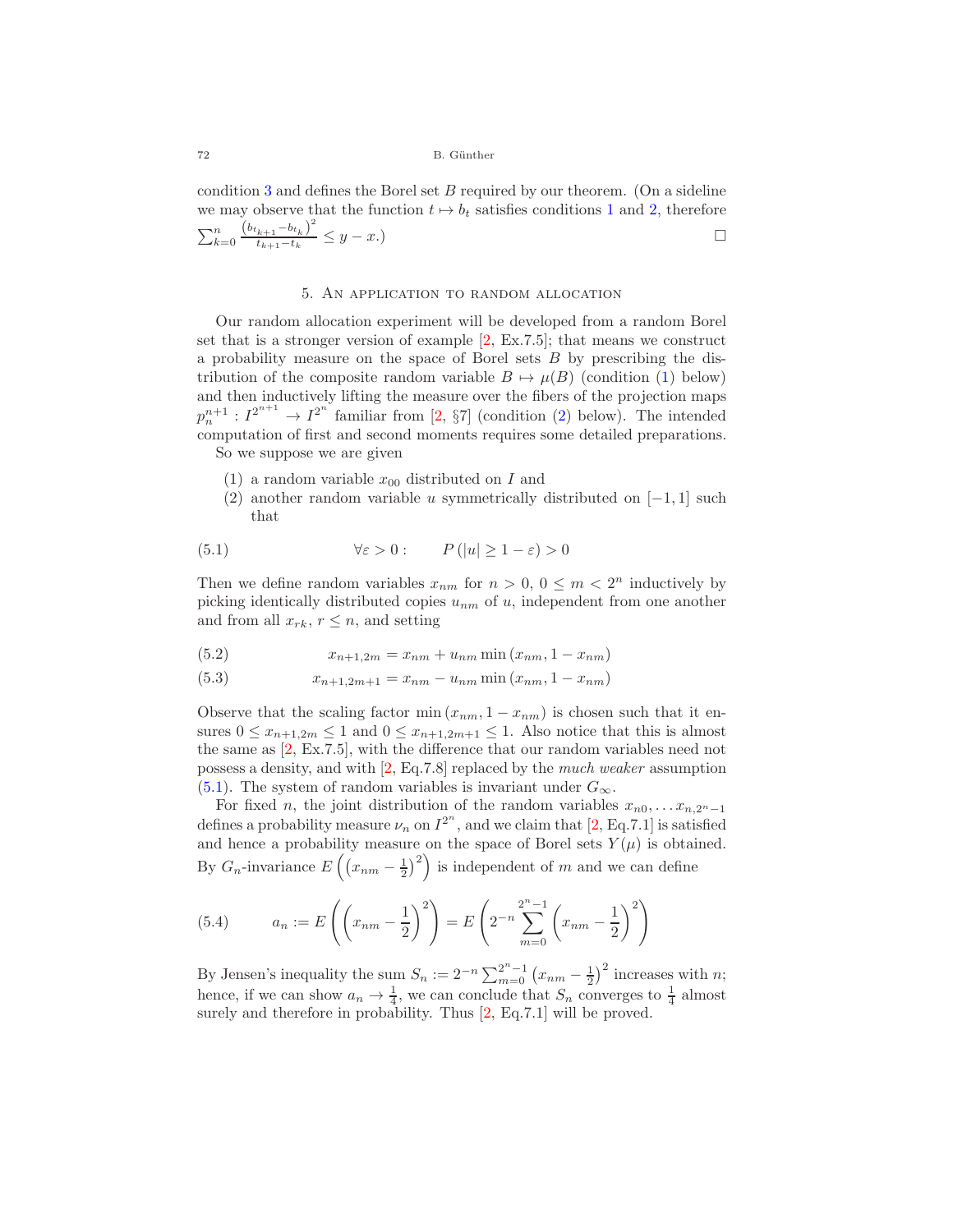We visualize our random variables as tree with root  $x_{00}$ , such that each  $x_{nm}$  has two descendents  $x_{n+1,2m}$  and  $x_{n+1,2m+1}$ . Fix  $0 \leq \varepsilon \leq \frac{1}{2}$  and set  $q := \frac{1}{2}P(|u| \ge 1 - 2\varepsilon) > 0$ . We claim

(5.5) 
$$
P\left(\left|x_{nm} - \frac{1}{2}\right| \ge \frac{1}{2} - \varepsilon\right) \ge q
$$

for all  $n > 0$ . For, assume  $m = 2k$  is even and  $x_{n-1,k} \geq \frac{1}{2}$ , then  $x_{nm} =$  $x_{n-1,k} + u_{n-1,k} (1 - x_{n-1,k}) = (1 - u_{n-1,k}) x_{n-1,k} + u_{n-1,k} \ge \frac{1}{2} (1 - u_{n-1,k}) +$  $u_{n-1,k} = \frac{1}{2} (1 + u_{n-1,k})$ . But since  $u_{n-1,k} \geq 1 - 2\varepsilon$  with probability at least q we obtain  $x_{nm} \geq 1 - \varepsilon$  with probability at least q provided  $x_{n-1,k} \geq \frac{1}{2}$ . The cases  $x_{n-1,k} \leq \frac{1}{2}$  or m odd are handled similarly. Now observing the independence of  $u_{n-1,k}$  from  $x_{n-1,k}$  we conclude that the event  $A_{nm}$  that  $x_{nm}$ itself or at least one of its ancestors  $x_{rk}$  in our tree satisfies  $|x_{rk} - \frac{1}{2}| \geq \frac{1}{2} - \varepsilon$ has probability  $P(A_{nm}) \geq 1 - (1 - q)^n$ .

We claim  $a_n \ge (\frac{1}{2} - \varepsilon)^2 [1 - (1 - q)^n]$ .  $\liminf_n a_n \ge (\frac{1}{2} - \varepsilon)^2$  will follow, and therefore, since  $\varepsilon$  was arbitrary,  $\lim_{n} a_n = \frac{1}{4}$ . To this end consider the event  $A_{nm}^{(r)} \subseteq A_{nm}$  such that the first ancestor of  $x_{nm}$  satisfying  $|x_{rk} - \frac{1}{2}| \geq \frac{1}{2} - \varepsilon$ occurs at level r and observe that  $A_{nm}^{(r)}$  is invariant under the subgroup of  $G_n$ leaving the range  $2^{n-r}k \leq \ell < 2^{n-r}(k+1)$  invariant; therefore

(5.6) 
$$
\int_{A_{nm}^{(r)}} \left(x_{nm} - \frac{1}{2}\right)^2 dP = \int_{A_{nm}^{(r)}} 2^{r-n} \sum_{\ell=2^{n-r}k}^{2^{n-r}(k+1)-1} \left(x_{n\ell} - \frac{1}{2}\right)^2 dP
$$

However, by Jensen's inequality we have  $2^{r-n} \sum_{\ell=2^{n-r}(k+1)-1}^{2^{n-r}(k+1)-1} (x_{n\ell} - \frac{1}{2})^2 \ge$  $\left(2^{r-n}\sum_{\ell=2^{n-r}(k+1)-1}^{2^{n-r}(k+1)-1}x_{n\ell}-\frac{1}{2}\right)^2 = \left(x_{rk}-\frac{1}{2}\right)^2 \ge \left(\frac{1}{2}-\varepsilon\right)^2$  on  $A_{nm}^{(r)}$  and therefore  $\int_{P} (x_{nm} - \frac{1}{2})^2 dP \ge (\frac{1}{2} - \varepsilon)^2 P(A_{nm}^{(r)})$ . Hence  $\int_{A} (x_{nm} - \frac{1}{2})^2 dP =$  $A_{nm}^{(r)}$   $A_{nm}$   $A_{nm}$   $A_{nm}$  $\sum_{r}$  $\sqrt{ }$  $A_{nm}^{(r)}$  $\left(x_{nm} - \frac{1}{2}\right)^2 dP \ge \left(\frac{1}{2} - \varepsilon\right)^2 \sum_r P\left(A_{nm}^{(r)}\right) = \left(\frac{1}{2} - \varepsilon\right)^2 P\left(A_{nm}\right) \ge$  $\left(\frac{1}{2} - \varepsilon\right)^2 [1 - (1 - q)^n]$ . This concludes the proof.

<span id="page-12-0"></span>**Assumption 1.** For the remainder of this subsection we assume that the random variable u is uniformly distributed on  $[-1, 1]$ .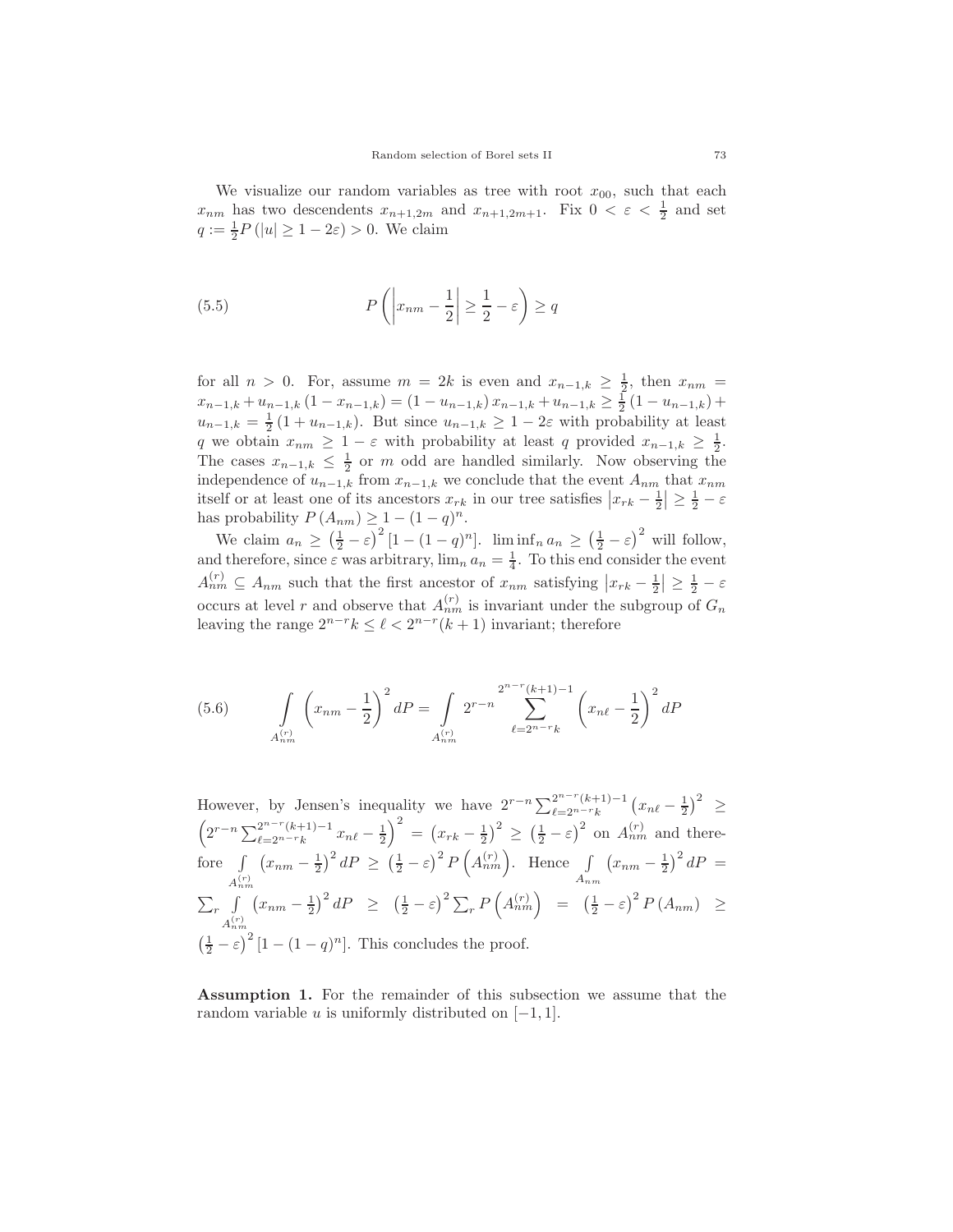74 B. Günther

Observe that with this assumption  $E\left(h(x_{nm})\middle|x_{10}=t\right)=E\left(h(x_{n-1,m})\middle|x_{00}=t\right)$ for any function  $h!$  In consequence

(5.7) 
$$
E\left(h\left(x_{nm}\right)\middle|x_{00}=t\right)
$$

$$
+1
$$

(5.8) 
$$
= \frac{1}{2} \int_{-1}^{1} E\left(h(x_{nm})\middle|x_{10}=t+u\min(t,1-t)\right) du
$$

(5.9) 
$$
= \frac{1}{2} \int_{-1}^{+1} E\left(h\left(x_{n-1,m}\right) \middle| x_{00} = t + u \min\left(t, 1-t\right)\right) du
$$

(5.10) 
$$
= \frac{1}{2 \min(t, 1-t)} \int_{\max(0,2t-1)}^{\min(1,2t)} E\left(h(x_{n-1,m}) \middle| x_{00} = v\right) dv
$$

Applying the foregoing to  $h(t) = t^2$  leads to the functions  $f_n(t) = E\left(x_{nm}^2\right)$  $\Big|x_{00}=t\Big),\,$ whose special role has already been investigated in  $[2, \S8]$  $[2, \S8]$ :

(5.11) 
$$
f_0(t) := t^2
$$

<span id="page-13-1"></span>(5.12) 
$$
f_{n+1}(t) := \frac{1}{2 \min(t, 1-t)} \int_{\max(0, 2t-1)}^{\min(1, 2t)} f_n(u) du
$$

(5.13) 
$$
f_1(t) = t^2 + \frac{1}{3} \left[ \min(t, 1-t) \right]^2
$$

By induction one can easily prove  $f_n(t) \leq t$  for all n. Since  $f_1 \geq f_0$  we also infer by induction  $f_{n+1} \geq f_n$  for all n. Consequently there must be a limit function  $f_{\infty}(t) = \lim_{n \to \infty} f_n(t)$ , at least lower semicontinuous, and satisfying  $t^2 \le f_\infty(t) \le t$  with

<span id="page-13-0"></span>(5.14) 
$$
f_{\infty}(t) = \frac{1}{2 \min(t, 1-t)} \int_{\max(0, 2t-1)}^{\min(1, 2t)} f_{\infty}(u) du
$$

Equation [\(5.14\)](#page-13-0) immediately implies that  $f_{\infty}$  is continuous on the whole interval  $I$ , even at 0 and 1.

By induction one can prove

(5.15) 
$$
f_n(t) - f_n(1-t) = 2t - 1
$$

for all *n*, thus 
$$
g_n(t) := t - f_n(t)
$$
 is symmetric around  $\frac{1}{2}$ ,  $g_n(1-t) = g_n(t)$ ,  
\n $g_0(t) = t(1-t)$ ,  $g_{n+1}(t) = \frac{1}{2t} \int_0^{2t} g_n(u) du$  for  $0 \le t \le \frac{1}{2}$  and  $g_n \downarrow 0$  for  $n \to \infty$ .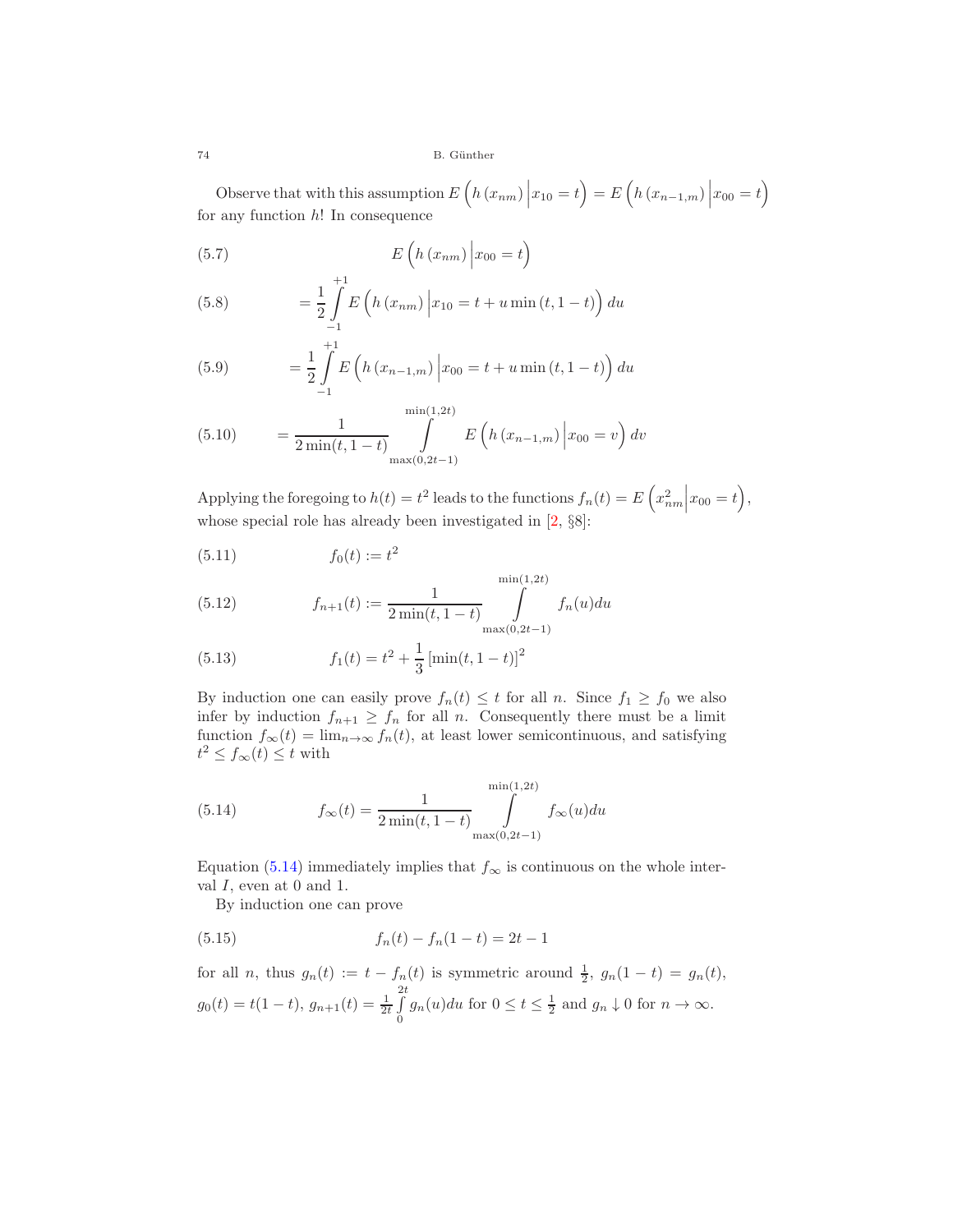

<span id="page-14-1"></span>FIGURE 1. First few iterates of  $g_n$ .

<span id="page-14-0"></span>**Lemma 5.1.** *Under assumption* [1,](#page-12-0)  $f_{\infty}(t) = t$  *for all*  $t \in I$ *.* 

*Proof.* Suppose the contrary and consider the function  $h(t) := t - f_{\infty}(t)$ ; then h is continuous,  $h \ge 0$ ,  $h(0) = h(1) = 0$ ,  $h(t) = \frac{1}{2\min(t, 1-t)}$  $\int_{0}^{\min(1,2t)} h(u)du$ and there exists  $t_0 \in ]0,1[$  such that  $h(t_0) = \max_{x \in [0,1]} h(u) > 0$ . If  $t_0 \leq \frac{1}{2}$ , then  $u \in I$  $h(t_0) = \frac{1}{2t_0}$ 2  $\int\limits_0^{2t_0}$  $\int_{0}^{1} h(u) du < \frac{1}{2t_{0}}$ 2  $\int\limits_0^{2t_0}$  $\int_{0} h(t_0) du = h(t_0)$ , a contradiction. Similarly, if  $t_0 \geq \frac{1}{2}$ , then  $h(t_0) = \frac{1}{2(1-t_0)} \int_{1-2}^{1}$  $\frac{1-2t_0}{2}$  $h(u)du < \frac{1}{2(1-t_0)}\int_{1-2}^{1}$  $1-\overline{2t_0}$  $h(t_0) du = h(t_0)$  and we arrive again at a contradiction.

Observe that lemma [5.1](#page-14-0) provides an independent proof that our construction leads to a well defined probability on Y. The first few iterates  $f_n$  of the Fredholm equation [\(5.12\)](#page-13-1) (or equivalently, of  $g_n$ , cf. figure [1\)](#page-14-1) can be evaluated in closed form, later ones can be obtained numerically.

Now we repeat our random Borel set drawing experiment independently and with identical distribution, at the *i*-th run obtaining a Borel set  $B_i$ . Then  $C_r := \bigcup_{i=1}^r B_i$  models the set of elements allocated up to run r; the set valued random variables C, constitute a Markov chain over the time variable r random variables  $C_r$  constitute a Markov chain over the time variable r.

<span id="page-14-2"></span>**Theorem 5.2.** *Let* <sup>P</sup> *be the probability measure on* <sup>I</sup> *obtained as the distribution of* x00*, i.e. of the measure of the Borel set obtained in a single run of our random experiment. Then at Markov time* r *the accumulated Borel set has the expected measure*  $1 - \left[\int (1-x)dP(x)\right]^r$  *and variance* (5.16)

$$
\sum_{m=0}^{\infty} 2^{-m-1} \left[ \int \left( 2f_m(1-x) - f_{m+1}(1-x) \right) dP(x) \right]^r - \left[ \int (1-x) dP(x) \right]^{2r}
$$

*(The case of a Dirac measure* P *located at the "fixed weight"* x *is displayed in figure [2.](#page-15-0))*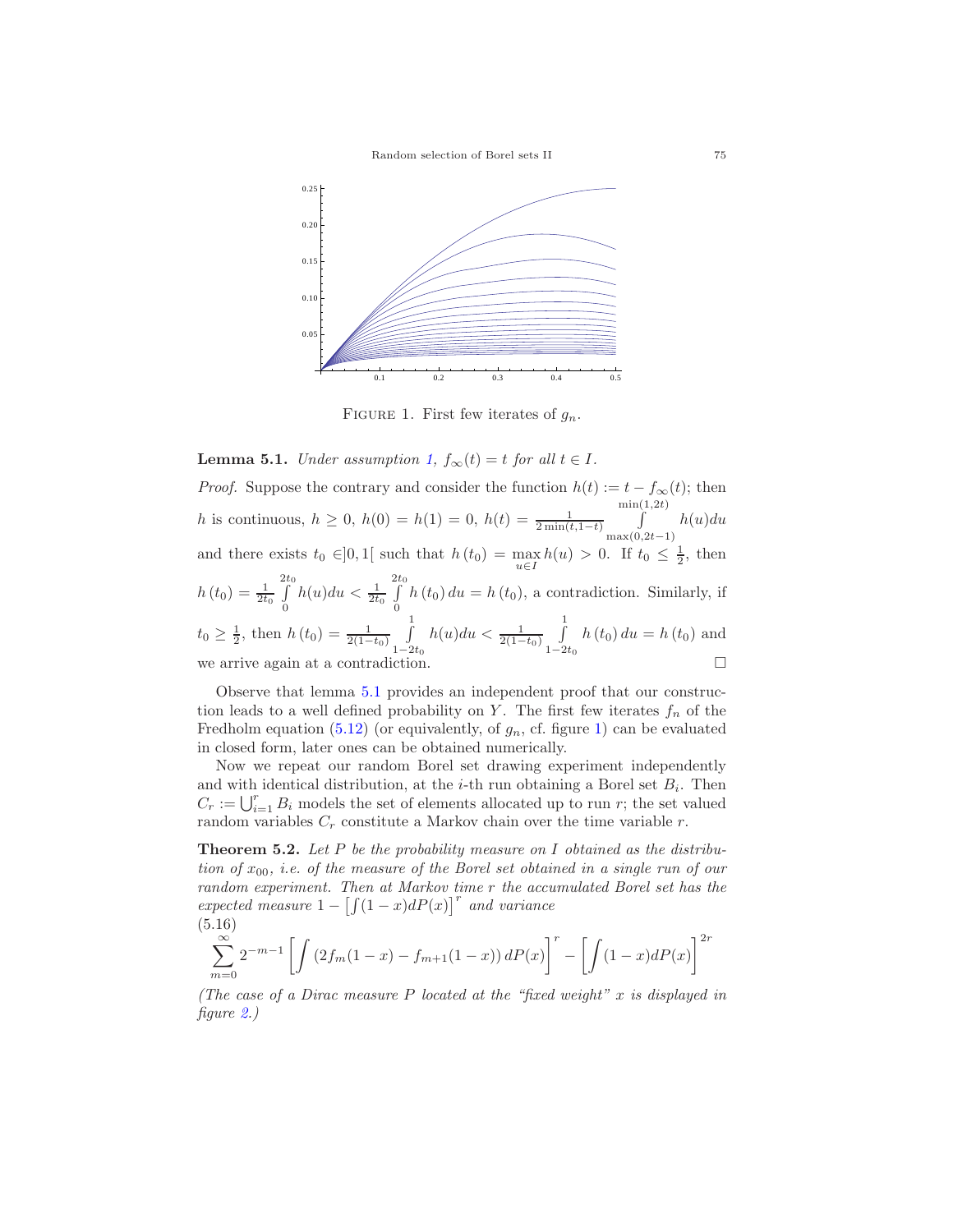

<span id="page-15-0"></span>FIGURE 2. Square root of variance for Markov times  $r = 2, 5, 10$ .

The proof requires a few preparations, starting with a stronger continuity property of the  $\land$ -product than given in [\[2,](#page-18-2) Lem.5.2]:

**Proposition 5.3.** *The* ∧*-product is a jointly continuous map*  $\wedge$  :  $Z_h \times Z_h \rightarrow Z_h$ <br>in the Hilbert space topology and  $\|\mathbf{a} \wedge \mathbf{x} - \mathbf{a} \wedge \mathbf{v}\| \leq \sqrt{\|\mathbf{a}\| \cdot \|\mathbf{x} - \mathbf{v}\|}$ *in the Hilbert space topology and*  $\|\mathbf{a} \wedge \mathbf{x} - \mathbf{a} \wedge \mathbf{y}\|_2 \leq \sqrt{\|\mathbf{a}\|_2 \cdot \|\mathbf{x} - \mathbf{y}\|_2}.$ 

*Proof.* We recall that for all  $\mathbf{z} = (z_{nm})_{0 \leq m < 2^n, n \geq 0}$  ∈ *Y* the sequence  $2^{-n} \sum_{m=0}^{2^n - 1} z_{nm}^2$  is increasing with sup<sub>n∈N0</sub>  $2^{-n} \sum_{m=0}^{2^n - 1} z_{nm}^2 = ||\mathbf{z}||_2^2$  (cf. [\[2,](#page-18-2) eq.5.4]). For any two proton vectors  $\mathbf{z}', \mathbf{z}'' \in Z$  we have  $\|\mathbf{z}' - \mathbf{z}''\|_2^2 \le 1$  because all  $|z'_{nm} - z''_{nm}| \le 1$ .<br>This applies in particular to  $\mathbf{z} = \mathbf{z} \wedge \mathbf{y} = \mathbf{z} \wedge \mathbf{y}$ . Hence for ea

This applies in particular to **z** = **a**  $\wedge$  **x** − **a**  $\wedge$  **y**. Hence for each  $0 \le$   $\le$   $\|\cdot\|$   $\wedge$  **x** =  $\wedge$   $\wedge$  **x**  $\|^2$   $\le$  1 **x**  $\alpha$  con find  $\alpha \in \mathbb{N}$  such that  $2^{-n} \sum^{2^n-1} z^2$  $\alpha < ||$ **a** ∧ **x** − **a** ∧ **y** $||_2^2 \le 1$  we can find  $n \in \mathbb{N}_0$  such that  $2^{-n} \sum_{m=0}^{2^n - 1} z_{nm}^2 >$  $α.$  Now pick numbers  $0 \leq \alpha_m < 1$  such that  $2^{-n} \sum_{m=0}^{2^n-1} \alpha_m \geq \alpha$  and  $z_{nm}^2 > \alpha_m$  for each  $0 \leq m < 2^n$ ; by definition of the ∧-product there exists  $N_0 \geq n$  such that for all  $N \geq N_0$  and each  $0 \leq m < 2^n$  the  $2^{n-N} \sum_{k=m2^{N-n}}^{\infty} \frac{1}{\left(\sum_{k=m2^{N-n}}^{\infty} 1} a_{Nk} |x_{Nk} - y_{Nk}| > \sqrt{\alpha_m} \ge \alpha_m \text{ holds (remember } \alpha_m \le 1,$ hence  $\sqrt{\alpha_m} \ge \alpha_m$ ). By summing over all m we obtain  $2^{-N} \sum_{k=0}^{2^N-1} a_{Nk} |x_{Nk} |y_{Nk}| > 2^{-n} \sum_{m=0}^{2^n-1} \alpha_m \ge \alpha$  and hence, using the Cauchy-Schwarz inequality:  $\|\mathbf{a}\|_2 \cdot \|\mathbf{x} - \mathbf{y}\|_2 \ge \sqrt{2^{-N} \sum_{k=0}^{2^N-1} a_{Nk}^2} \cdot \sqrt{2^{-N} \sum_{k=0}^{2^N-1} (x_{Nk} - y_{Nk})^2} > \alpha.$  Since  $\alpha < ||$ **a**  $\wedge$  **x** − **a**  $\wedge$  **y** $||_2^2$  was arbitrary this implies  $||$ **a** $||_2 \cdot ||$ **x** − **y** $||_2 \ge ||$ **a**  $\wedge$ **x** − **a** $\wedge$ **y** $||_2^2$ .<br>This implies continuity of the  $\wedge$ -product with respect to the Hilbert space

This implies continuity of the ∧-product with respect to the Hilbert space  $\text{topology because } ||\mathbf{x} \wedge \mathbf{y} - \mathbf{x}_0 \wedge \mathbf{y}_0||_2 \leq \sqrt{||\mathbf{x}_0||_2 \cdot ||\mathbf{y} - \mathbf{y}_0||_2} + \sqrt{||\mathbf{y}||_2 \cdot ||\mathbf{x} - \mathbf{x}_0||_2}$ for  $\mathbf{x}, \mathbf{x}_0, \mathbf{y}, \mathbf{y}_0 \in Z$ .

**Lemma 5.4.** *For each*  $\mathbf{x} = (x_{nm}) \in Z$  *consider the sequence*  $\mathbf{x}^{(r)} = (x_{nm}^{(r)}) \in Z$ Z *defined by*

(5.17) 
$$
x_{nm}^{(r)} := \begin{cases} x_{r,\lfloor m2^{r-n} \rfloor} & r \leq n \\ x_{nm} & r \geq n \end{cases}
$$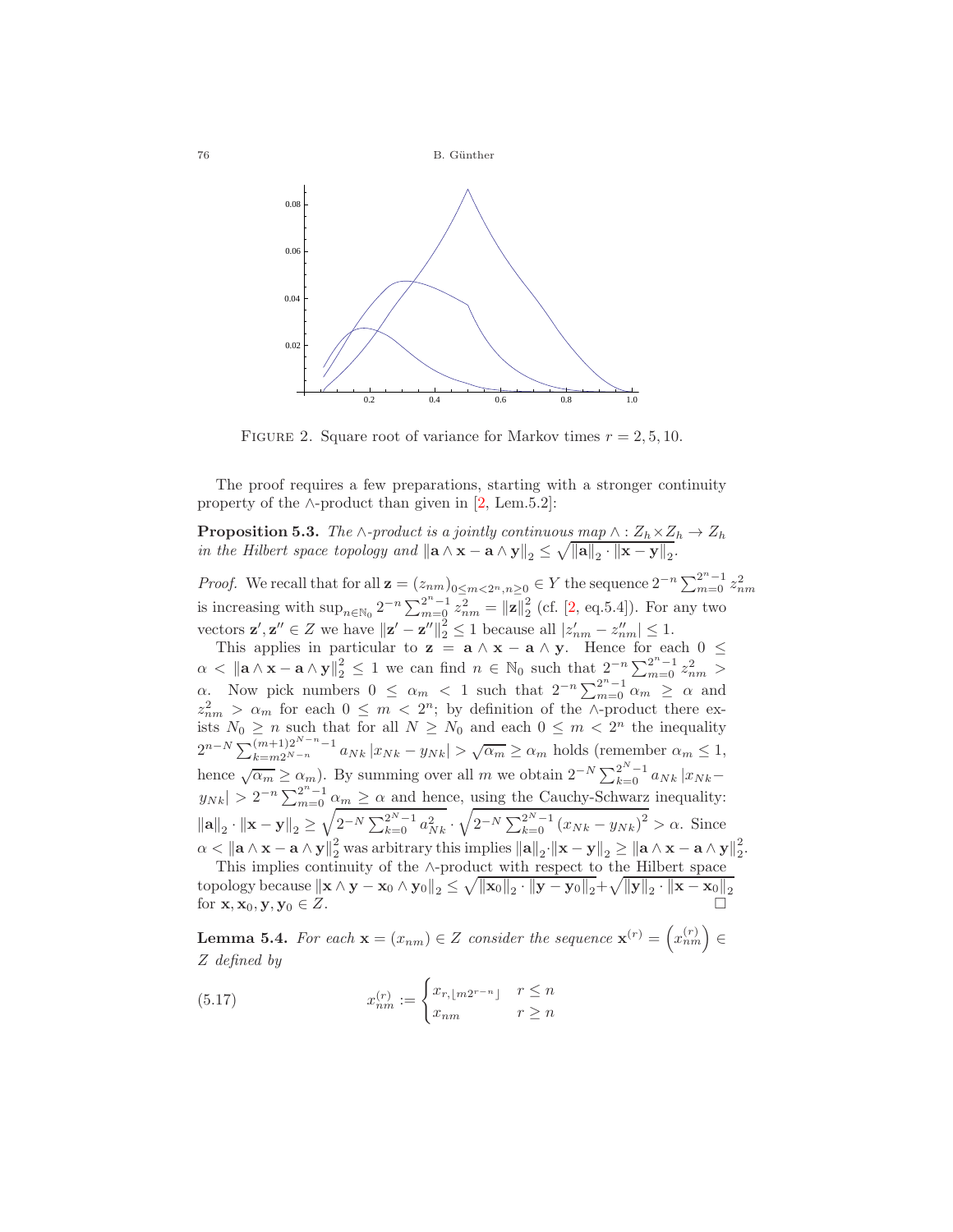*Then*  $\lim_{r\to\infty} \mathbf{x}^{(r)} = \mathbf{x}$  *in the Hilbert space topology of* Z *(cf.* [\[2,](#page-18-2) §5]*)*.

Observe that  $\mathbf{x} \in Z \Rightarrow \mathbf{x}^{(r)} \in Z$ , but in general  $\mathbf{x}^{(r)} \notin Y$  even if  $\mathbf{x} \in Y$ .

*Proof.*  $x_{n,2m}^{(r)} = x_{n,2m+1}^{(r)}$  for  $n > r$ , therefore  $\|\mathbf{x} - \mathbf{x}^{(r)}\|^2 = \sum_{n=r+1}^{\infty} \sum_{m=0}^{2^{n-1}-1} (x_{n,2m} - x_{n,2m+1})^2$ . For  $r \to \infty$  this is the remainder of a convergent series  $x_{00}^2 + \sum_{n=1}^{\infty} \sum_{m=0}^{2^{n-1}-1} 2^{-n-1} (x_{n,2m} - x_{n,2m+1})^2 = ||\mathbf{x}||^2$  and hence con-<br>verges to 0 for  $r \to \infty$ .

<span id="page-16-0"></span>**Corollary 5.5.** *For each finite sequence of vectors*  $\mathbf{x}_i = (x_{i;nm})_{0 \le m \le 2^n, n \in \mathbb{N}_0}$  $Z, 1 \leq i \leq s$ :

(5.18) 
$$
\left(\bigwedge_{i=1}^{s} \mathbf{x}_{i}\right)_{nm} = \lim_{N \to \infty} 2^{n-N} \sum_{k=m2^{N-n}}^{(m+1)2^{N-n}-1} \prod_{i=1}^{s} x_{i;Nk}
$$

*Proof.* By induction on s one can easily show

(5.19) 
$$
\left(\bigwedge_{i=1}^{s} \mathbf{x}_{i}^{(r)}\right)_{nm} = \begin{cases} 2^{n-r} \sum_{k=m2^{r-n}}^{(m+1)2^{r-n}-1} \prod_{i=1}^{s} x_{i;rk} & r \geq n \\ \prod_{i=1}^{s} x_{i;r, \lfloor m2^{r-n} \rfloor} & r \leq n \end{cases}
$$

The corollary now follows from continuity of the  $\wedge$ -product taking the limit  $r \to \infty$ .

*Proof of theorem [5.2.](#page-14-2)* We switch to complements, setting  $B'_i := \mathbb{C}B_i$ ,  $C'_r := \mathbb{C}C - \mathbb{C}^r$ ,  $B'_r$  thus translating uping into intersections, which is equivalent  $\mathcal{C}_r = \bigcap_{i=1}^r B'_i$ , thus translating unions into intersections, which is equivalent<br>but in better agreement with our preparations. Now the proof resembles that but in better agreement with our preparations. Now the proof resembles that of [\[2,](#page-18-2) Thm.8.2].

In coordinate representation, let the random Borel set  $B_i'$  correspond to the process  $\xi_{nm}^{(i)}$ , then by corollary [5.5](#page-16-0)  $C'_r$  corresponds to  $\xi_{nm} = \lim_{N \to \infty} 2^{n-N}$ <br> $\sum_{k=m}^{(m+1)2^{N-n}-1} \prod_{i=1}^r \xi_{Nk}^{(i)}$ . Therefore  $\lim_{k=m2^{N-n}} \prod_{i=1}^{r} \xi_{Nk}^{(i)}$ . Therefore

$$
(5.20) \t E\left(\xi_{00}|\xi_{00}^{(1)},\dots\xi_{00}^{(r)}\right) = \lim_{N \to \infty} 2^{-N} \sum_{k=0}^{2^N - 1} E\left(\prod_{i=1}^r \xi_{Nk}^{(i)}\Big|\xi_{00}^{(1)},\dots\xi_{00}^{(r)}\right)
$$

(5.21) 
$$
= \lim_{N \to \infty} 2^{-N} \sum_{k=0}^{2^{N}-1} \prod_{i=1}^{r} E\left(\xi_{Nk}^{(i)} | \xi_{00}^{(i)}\right)
$$

(5.22) 
$$
= \prod_{i=1}^{n} \xi_{00}^{(i)}
$$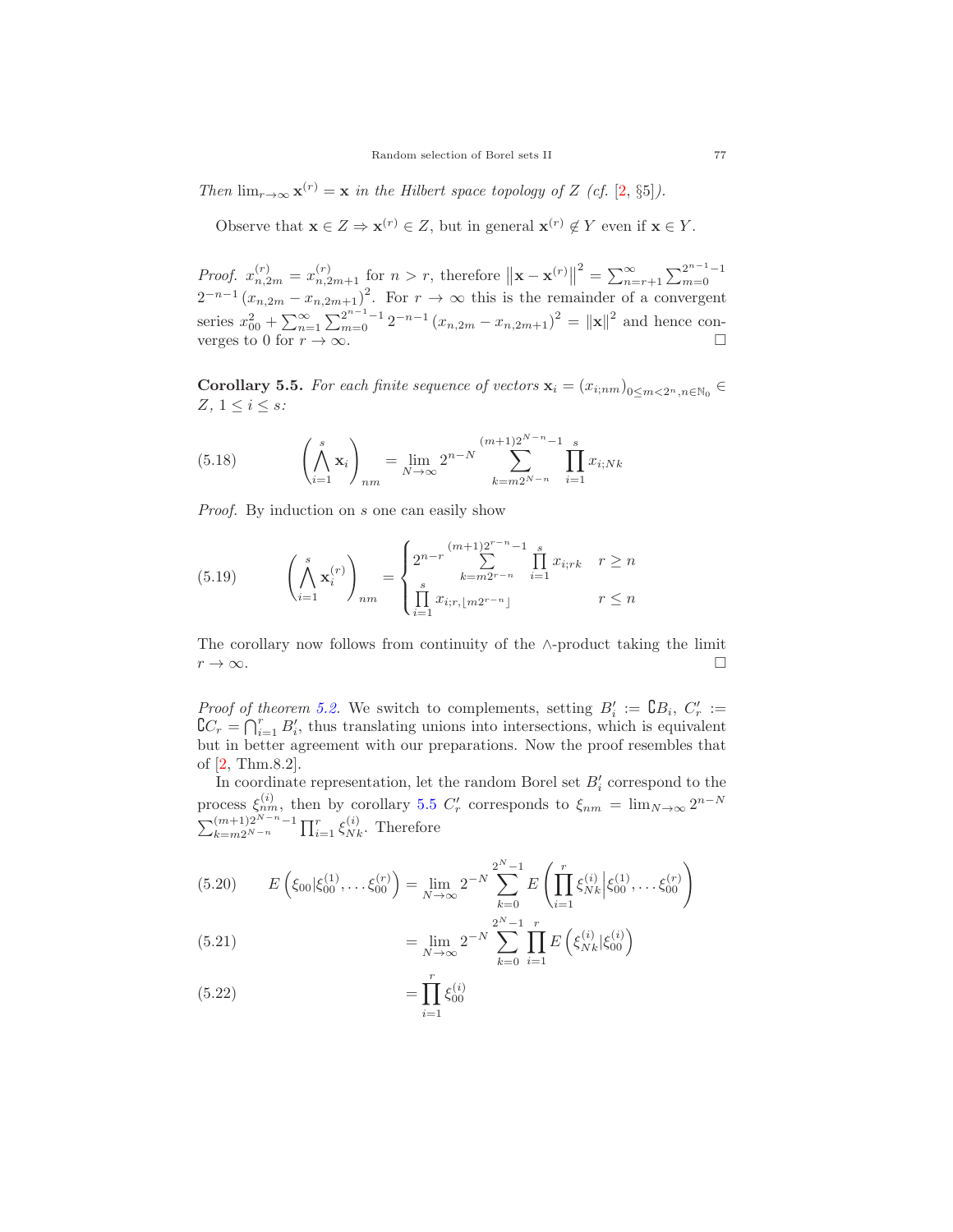78 B. G¨unther

and with  $\xi_{00} = \mu(C'_r) = 1 - \mu(C_r)$ ,  $\xi_{00}^{(i)} = \mu(B'_i) = 1 - \mu(B_i)$  this leads to (5.23)

$$
1 - E(\mu(C_r)) = \int E\left(\xi_{00} \middle| \xi_{00}^{(1)} = 1 - t_1, \dots, \xi_{00}^{(r)} = 1 - t_r\right) (P \otimes \dots \otimes P) (dt_1 \dots dt_r)
$$
\n
$$
(5.24) \qquad \qquad = \int \prod_{i=1}^r \left(1 - t_i\right) (P \otimes \dots \otimes P) (dt_1 \dots dt_r)
$$
\n
$$
(5.25) \qquad \qquad \left[\frac{1}{1 - \left(\frac{1}{1 + t_1}\right) \left(\frac{1}{1 + t_2}\right)}\right]^r
$$

$$
(5.25) = \left[1 - \int tP(dt)\right]
$$

Now the second moments are obtained as follows: (5.26)

$$
E\left(\xi_{00}^{2}|\xi_{00}^{(1)},\ldots\xi_{00}^{(r)}\right) = \lim_{N \to \infty} 2^{-2N} \left[ \sum_{k=0}^{2^{N}-1} \prod_{i=1}^{r} E\left(\xi_{Nk}^{(i)2}|\xi_{00}^{(i)}\right) + \sum_{a \neq b=0}^{2^{N}-1} \prod_{i=1}^{r} E\left(\xi_{Na}^{(i)}\xi_{Nb}^{(i)}|\xi_{00}^{(i)}\right) \right]
$$
  
\n
$$
= \lim_{N \to \infty} 2^{-2N} \left[ \sum_{k=0}^{2^{N}-1} \prod_{i=1}^{r} f_{N}\left(\xi_{00}^{(i)}\right) + \sum_{a \neq b=0}^{2^{N}-1} \prod_{i=1}^{r} \left(2f_{v(a,b)-1}\left(\xi_{00}^{(i)}\right) - f_{v(a,b)}\left(\xi_{00}^{(i)}\right)\right) \right]
$$
  
\n(5.27)

Integrating the summand  $2^{-2N} \sum_{k=0}^{2^N-1} \prod_{i=1}^r f_N\left(\xi_{00}^{(i)}\right)$  over the product measure  $P \otimes \cdots \otimes P$  leads to  $2^{-N} \left[ \int f_N(1-t)P(dt) \right]^T$  and drops out in the limit  $N \to \infty$ . This leaves us with  $N \to \infty$ . This leaves us with (5.28)

$$
E\left(\mu\left(C_{r}'\right)^{2}\right) = \lim_{N \to \infty} 2^{-2N} \sum_{a \neq b=0}^{2^{N}-1} \left[ \int \left(2f_{v(a,b)-1}\left(1-t\right) - f_{v(a,b)}\left(1-t\right)\right) P(dt) \right]^{r}
$$

Observing  $\#\{(a, b)|v(a, b) = m\} = 2^{2N-m}$  we arrive at

(5.29) 
$$
E\left(\mu(C'_r)^2\right) = \sum_{m=1}^{\infty} 2^{-m} \left[ \int \left(2f_{m-1}\left(1-t\right) - f_m\left(1-t\right)\right) P(dt) \right]^r
$$
\n(5.30)

$$
\text{Var}\left(\mu(C_r)^2\right) = \text{Var}\left(\mu(C'_r)^2\right) = \sum_{m=1}^{\infty} 2^{-m} \left[ \int \left(2f_{m-1}\left(1-t\right) - f_m\left(1-t\right)\right) P(dt) \right]^r - \left[ \int \left(1-t\right) P(dt) \right]^{2r}
$$